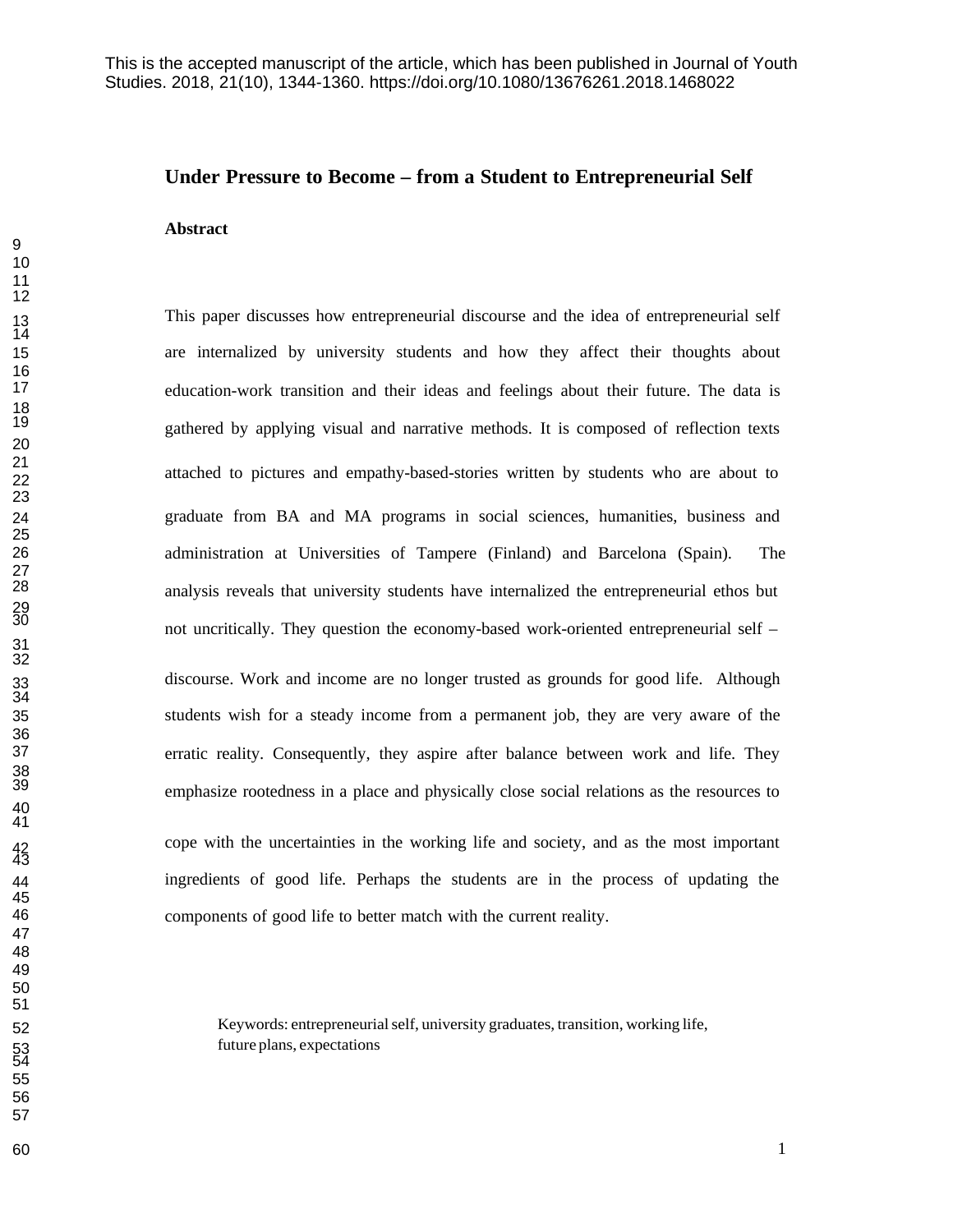Experiences of becoming are strongly influenced by social, political and economic structures and institutions (France 2016, 2). In the current neoliberal context and discourse, (young) people are portrayed as flexible, creative, self-reliant and resilient individual managers of their own lives and careers whose success or failure is up to the level of their entrepreneurial mindset (Brökling 2016). Yet, not much is known how entrepreneurial discourse has actually been internalized, whether it is questioned and how does it affect young peoples' thoughts about education-work transition and ideas about their future. This article seizes on these questions from the viewpoint of university students who are about to graduate from Bachelor's and Master's programmes in social sciences, humanities, business and administration at two European universities.

 The article interlinks with the growing line of studies that pay attention to what young people actually think rather than what they do or don't do (see e.g. Atkinson 2010; Cairns, Growiec and de Almeida Alves 2014; Carabelli and Lyon 2016; Di Blasi et al. 2016; Mononen-Batista Costa and Brunila 2016). The discussion here is based on findings of a research that aims at giving voice to students' own thoughts, concerns and plans concerning their university-work transition and their expectations of and hopes for the future work and life.

 Steven Roberts (2011) claims that studies of transition tend to focus either on those who stumble and fall or those who pass the transition with flying colours, and ignore the ordinary young people i.e. 'missing middle'. University students may be perceived as the 'elite' among their peers. Due to their high education (HE), they are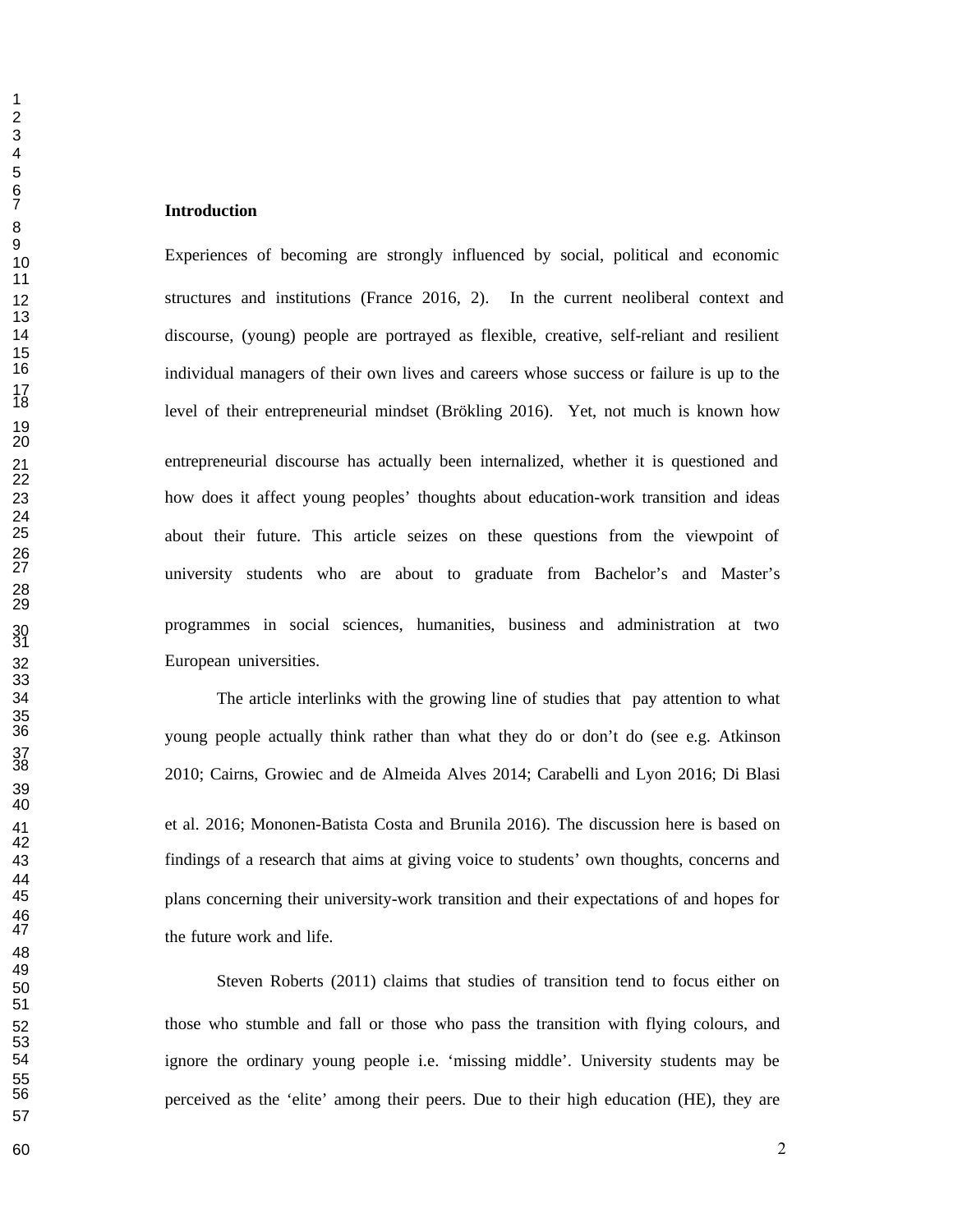expected to smoothly take their place in the labour market and succeed in terms of career and income development. It is true that HE graduates are better off in the labour market than those with low levels of education but HE is no longer a guarantee for a stable position in the labour market, for a upward career development and secure income (Brown, Lauder and Ashton 2011; France 2016; Moreau and Leathwood 2007).

 Today's university graduates are struggling with very different social and economic conditions from previous graduate generations. Although they are the best- educated generation in Europe ever and demographically the age groups are smaller than before, their transition to work life has become more difficult, complex and elongated (Mononen-Batista and Brunila 2016, 21). A growing number of European graduates find it difficult to find employment and especially such jobs that correspond to their studies (Bessant, Farthing and Watts 2017; Cairns, Growiec and de Almeida Alves 2014; Vuorinen-Lampila 2016). The financial crisis (2007-2008) and the economic downturn combined with austerity policies have accelerated this paradoxical development. Yet, in policy actions and discourse, education and especially HE continue to be regarded as the means to ensure and enhance individual's workability and employability, and as a societal remedy for future success in the global markets (Author and Tervonen-Gonçalves forthcoming).

 In line with education and labour market policies, policy recommendations and strategies such as the Europe 2020 strategy, education has become an instrument for economic growth and for increasing productivity of work (Moreau and Leathwood 2006; Vuorinen-Lampila 2016). The instrumental value of education seems to override the all-round cultivating value. In a same vein, practices of continuous, life-long learning and self-development has replaced the normative transition from education to work and from youth to adulthood. Paradoxically, self-development does not refer to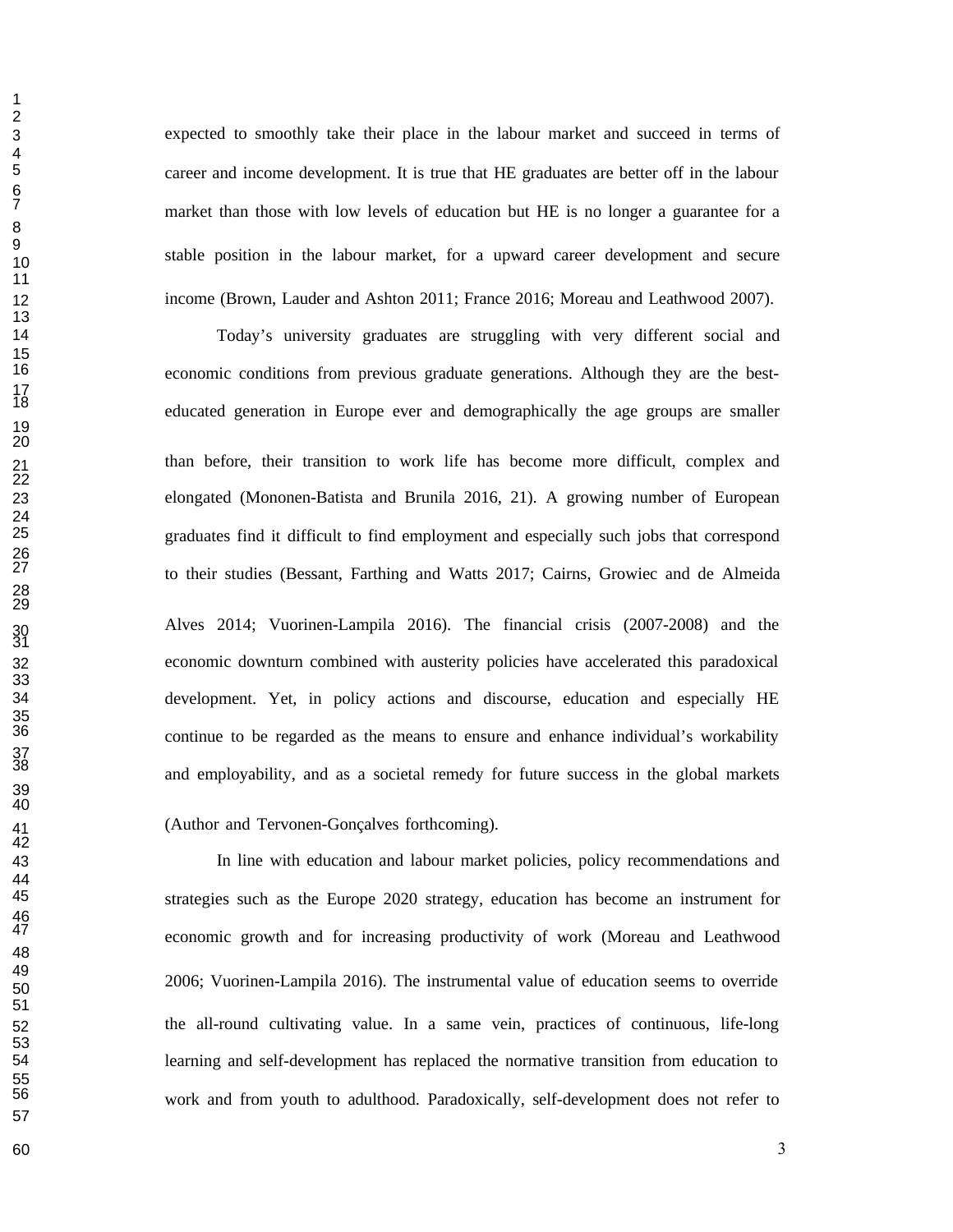gaining better or deeper understanding or maturity but to skills that are easily salable, marketable and negotiable. What is the value of (higher) education to students' themselves? Is the diploma only a necessary requirement one has to fulfil in order to edge towards the labour market or does it have some other bearing?

 The article continues by reviewing the neoliberal discourse and the entrepreneurial ethos. Concepts of entrepreneurial self and entrepreneurial mindset capture the central idea of the ethos and the expectations imposed to (young) people. Thereafter I introduce the data. In the analysis, I concentrate on university students' thoughts and feelings concerning the university-work transition, labour markets and working life, and work-life balance. Finally, I conclude with the discussion on how university students have internalized the entrepreneurial discourse and ethos, how the ethos affects students' ideas of future and their plans after graduation, and how they reflect on it.

# **The Neoliberal Discourse and Entrepreneurial Self**

The policy actions and policy discourse define young people as a human resource for economic development, as students, consumers, flexible workers (Wyn and Woodman 2006, 504) and, increasingly, as entrepreneurs. The concept of entrepreneurship does not only refer to having a business, but also to certain attitudes, orientations and mindsets that can be thought (Bröckling 2016; France 2016; Mononen-Batista Costa and Brunila 2016; Serrano Pascual and Martín Martín 2017). The desired attributes for individuals are workability, adaptability and mobility. Education and, particularly HE, is regarded as the means to ensure and enhance one's workability and adaptability but HE in itself is not enough. Mobility - learning, working and entrepreneurial mobility- is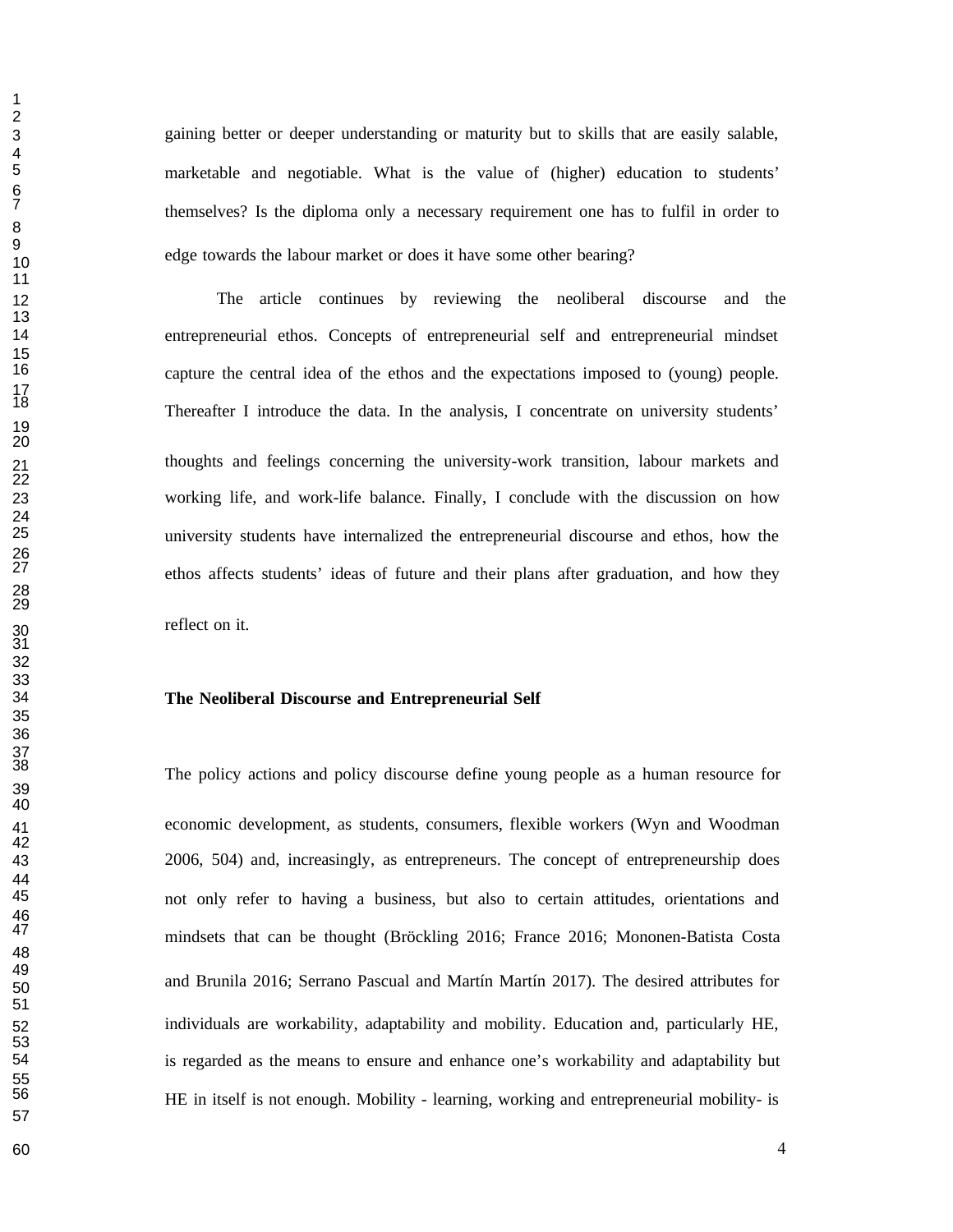presented as the means to unleash the potential of individuals in Europe (Author and Tervonen-Gonçalves forthcoming).

In the current neoliberal context and discourse, people are portrayed as flexible, creative, self-reliant and resilient individual managers of their own lives and careers whose success or failure is up to the level of their entrepreneurial spirit or mindset. The discourse of entrepreneurial self that is constructed and maintained by policies, strategies and recommendations does not tell (young) people what they are but what they ought to become (Bröckling 2016). Entrepreneurial mindset and all the '(a)bilities' (workability, employability, adaptability, flexibility, mobility) are about futurity (Adkins 2008). That is to say, that what one is expected to do and achieve is more important than what one already is able to do or have done (Nikunen 2016, 3). Thus, self-entrepreneur is never finished or ready. Further education and the need for personal growth becomes continuous and permanent (life-long learning). The need to self- optimize requires comparisons and comparison entails competition. Due to the constantly changing conditions, a person's position in relation to the other competitors is always temporary. The way to stay in competition is constant self-improvement and self-marketing. Working on self is working on one's work- and employability. Thus, being an entrepreneur is not what you do for living but an attitude to life (Brökling 2016).

The problem with the discourse of entrepreneurial self is that it lose sight of social structures. It naively and simplistically presents the world as if we all were equal agents in free markets, like age, gender, ethnicity or social class have no effect what so ever. Unemployment, social exclusion, misfortune of any kind is your own failure. The reasoning defined by economic and market values form discursive practices in which social cohesion, inclusion and well-being are understood to result from one's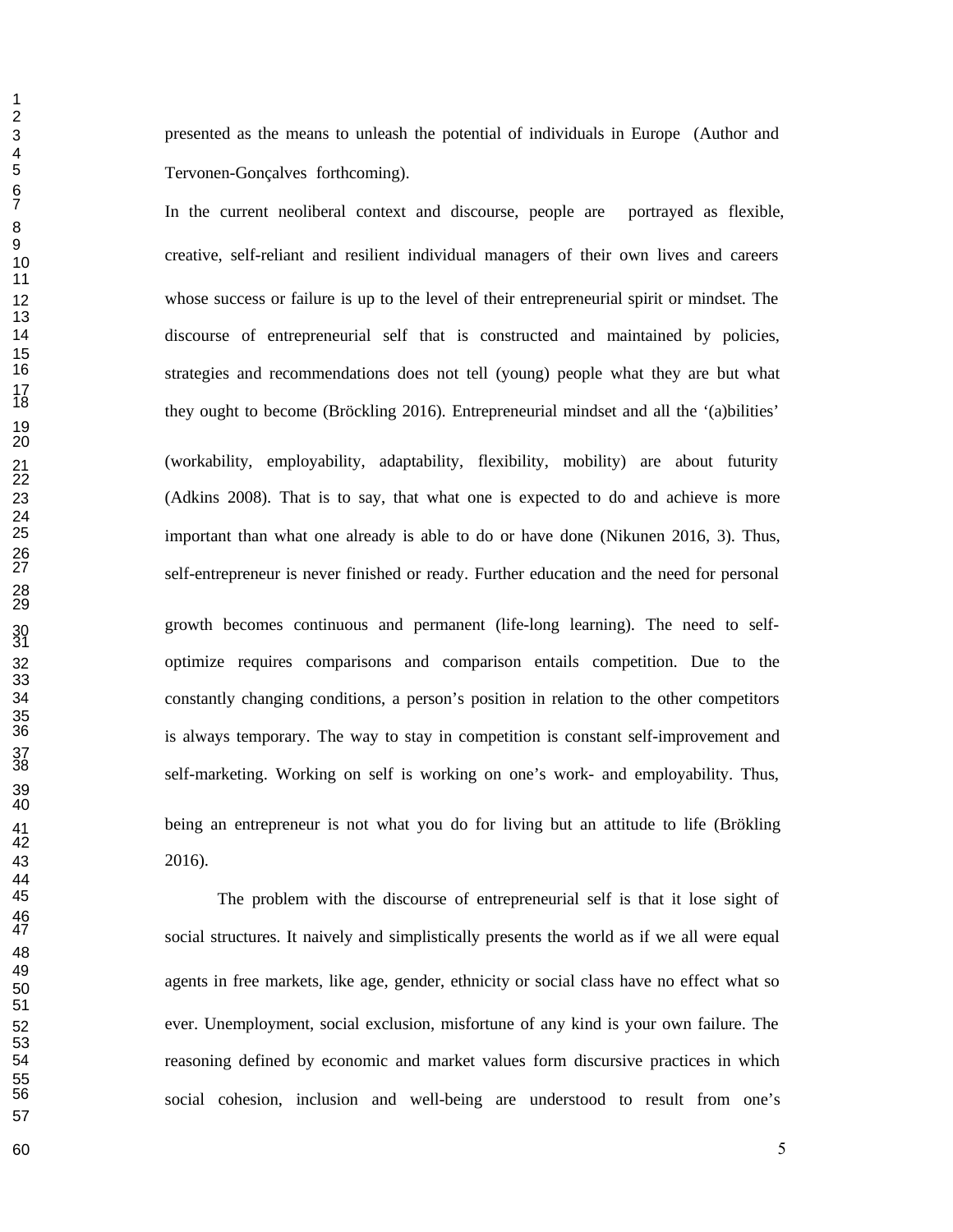participation in work life (Mononen-Batista Costa and Brunila 2016.) How this economy-based work oriented entrepreneurial self -discourse effect on university students' thoughts, feelings and views about their university-work transition and their future?

### **Data, Methods and Analysis**

 How to study university students' own thoughts and feelings in the university environment, and by a person belonging to the university staff? How to create an unrestrained atmosphere and how do I, who train students to express themselves according to academic conventions, encourage them to express their feelings and innermost thoughts intuitively and freely, in a non-academic fashion? To overcome these challenges I decided to apply the so-called creative methods. Creative methods are said to enable people to communicate in a meaningful way about their identities and experiences and their own thoughts through creatively making things themselves, and then reflecting upon what they have made (Gauntlett and Holwarth 2006).

 transition and their views of the future, I gathered the data applying visual methods. According to Gillian Rose (2012), use of pictures facilitate 'mental' moving between past, present and future. Use of pictures help to think and create new ways of seeing and generates new perspectives and questions. First, I asked the students to choose a picture that describes or reflects their thoughts and feelings that finishing studies and moving into work life evokes in them, to title the picture, and to write a short reflection text including information about the origin of the picture (data 1). It is worth noting, that it is

As I am interested in students' thoughts and feelings about university-work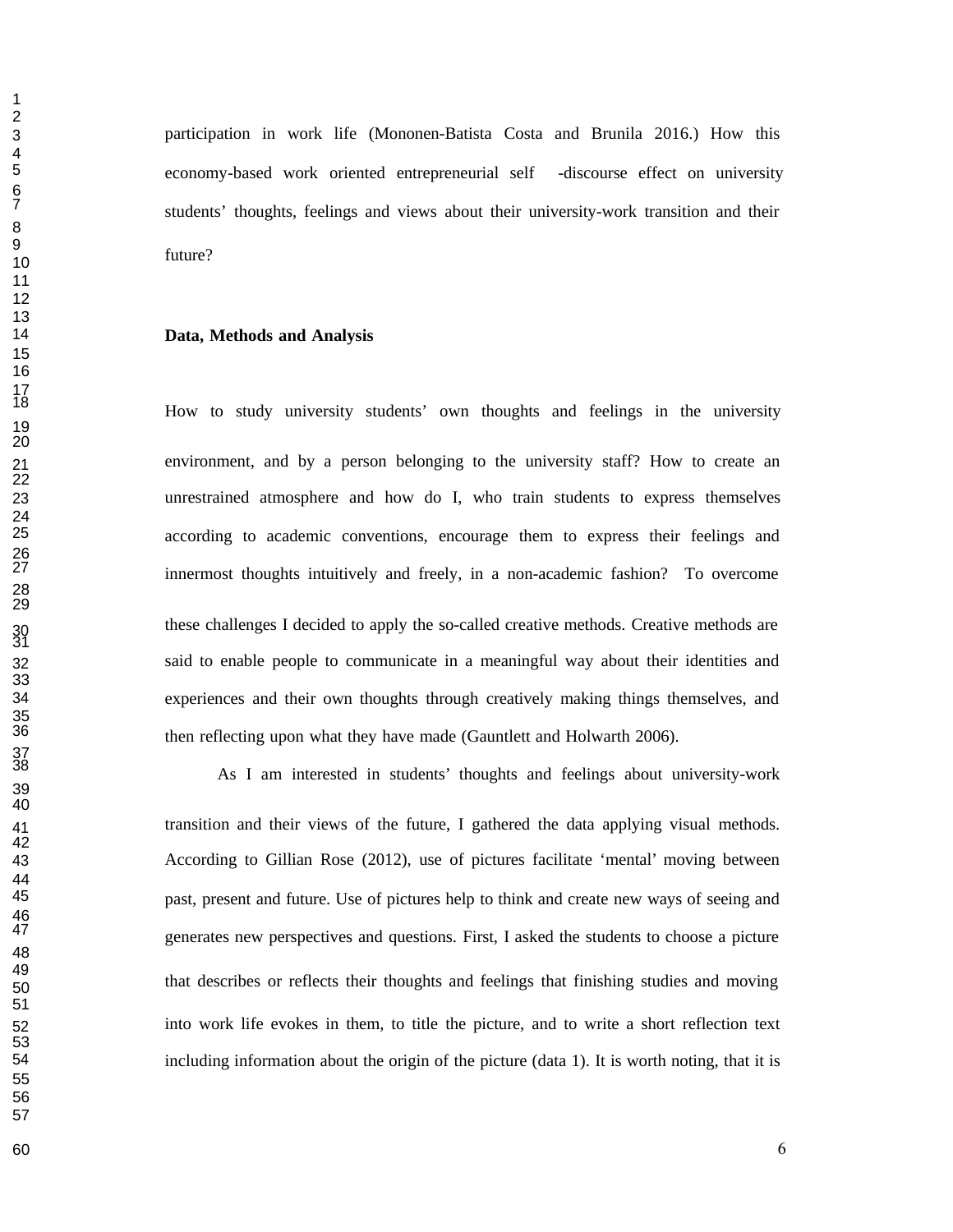not the pictures but the reflection texts attached to them that I analyse as data (see Tinkler 2013).

Second, I applied narrative methods and particularly empathy-based-stories to provide students an opportunity to use their own voice and to make their tacit knowledge visible. Empathy-based-stories are short imagined writings composed according to an introductory script provided by the researcher. The stories are possible stories about what may happen and what different things may mean. This method enables collecting contextual and timely bound cultural meanings and perspectives (Posti-Ahokas 2013). I asked students to imagine time three years after graduation when they are in work life and asked them to write a short (1-2 pages) story describing what kind of work they do in what kind of a work place and how their studies benefit them in their work (data 2). Students had two weeks to accomplish these two tasks and then I met them in groups and discussed about the issues that raised from the tasks. I did not record the group discussions but kept a research diary. The whole data analyzed here consist of reflection texts (data 1) and empathy-based-stories (data 2) written by 55 students amounting 86 A4 pages of text.

I collected the two data sets during the academic year 2014-15 at the Universities of Tampere, Finland and of Barcelona, Spain. 19 Master's degree students in social sciences and humanities in Tampere and 27 Bachelor's degree students and 9 Master's degree students in sociology, business and administration in Barcelona took part. In Barcelona, the groups were international having students from Spain but also from all the continents and around Europe. In Tampere, all the students were native Finns. Majority of the students were female in both universities. The average age for MA students was 28 and for BA students 21. The data is multilingual. The reflection texts and empathy-based-stories are written in Finnish, English and Spanish. The group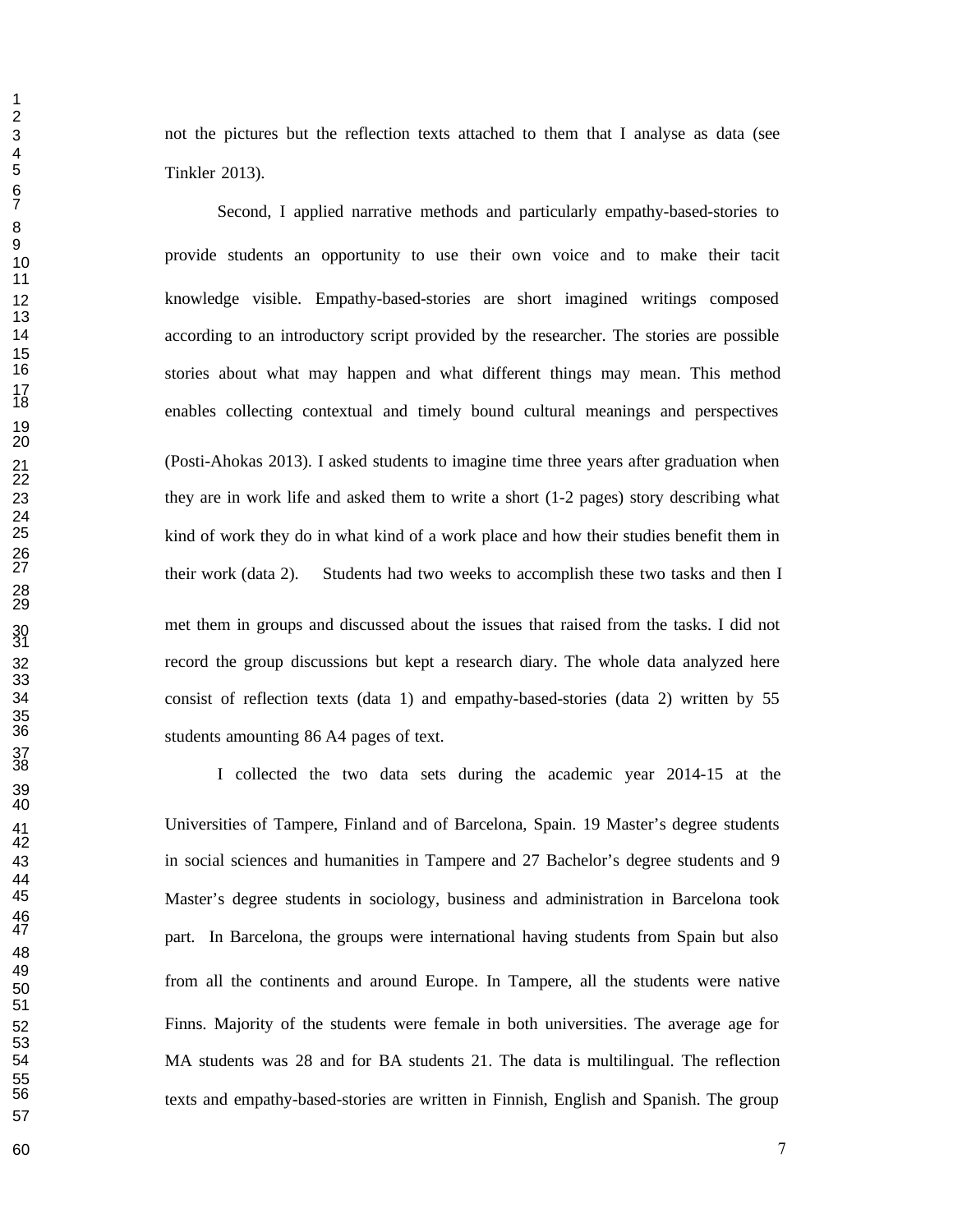discussions were conducted in Finnish and English. Thus, some of the excerpts in the article are my translations from Finnish and Spanish into English. I asked a written permission from each student to use the texts and the pictures that were made or taken by students themselves as a data for research and for academic presentations and 12 publications.

 Despite the small size of the data, I find it rich and resonant with feelings, thoughts, ideas and plans. Due to the heterogeneity of the sample, I am not able to make any country, gender, age or discipline based comparisons. Because of this, and in order to guarantee students' anonymity, I do not refer to students' disciplines, their nationality nor whether they were students in Tampere or Barcelona at the time of the data collection. The excerpts are accompanied with the information of students' gender and age (F23 = female age 23, M23 = male age 23). I have analysed the reflection texts and empathy-based-stories inductively by using content analysis to distinguish the recurring themes in the data. Finally, I reflect the findings with discoveries of studies done among graduates and about education-work transition in recent years.

### **Transition from University to (Work) Life**

 Transitions are crossroads or milestones on the path of life, which direct and shape the life course. Transitions are also potential moments for crisis and change (Marin 2001). On one hand, it is a point in life that opens all kinds of possibilities and vistas of the future. On the other hand, it evokes anxieties and concerns. University-work transition is an important point in students' lives and it arouses range of mixed emotions. The picture most often chosen to reflect the feelings connected with the transition is of a cliff.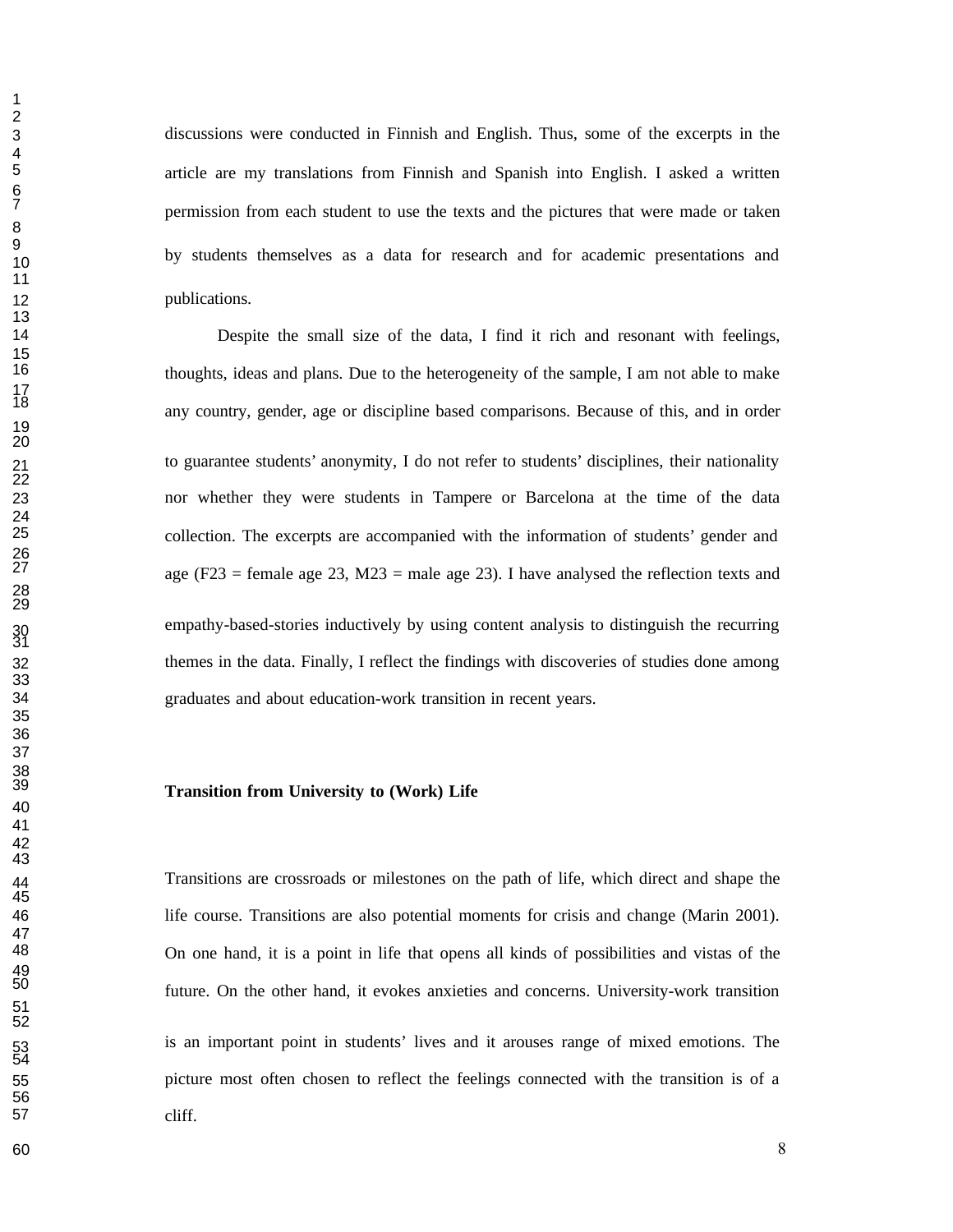## [Picture 1 around here]

The rock represents my life as it is now; stable, predictable and with little responsibility.  $(...)$  Staying on a rock, however, will not lead to any progression; at some point I am forced to leap into the ocean  $(...)$  The ocean represents the working life of which I feel and think of as uncertain, hostile but also as nurturing in the sense that it offers many possibilities for me as a person. (…)  $(M 23)$ 

 Similar picture titled 'Free fall' presents a group of friends holding hands and jumping from a cliff to the sea while the sun is setting in the background. Attached to the picture, a student writes:

Before the scene they were standing together on the edge of the cliff, maybe holding hands. The water in front of them is deep and they don't know what's underneath. The cliff is really comfortable. This is how I experience university- I feel supported and I stand with two feet on the ground…but thinking about the whole application process for a job makes me feel like I am jumping off my safe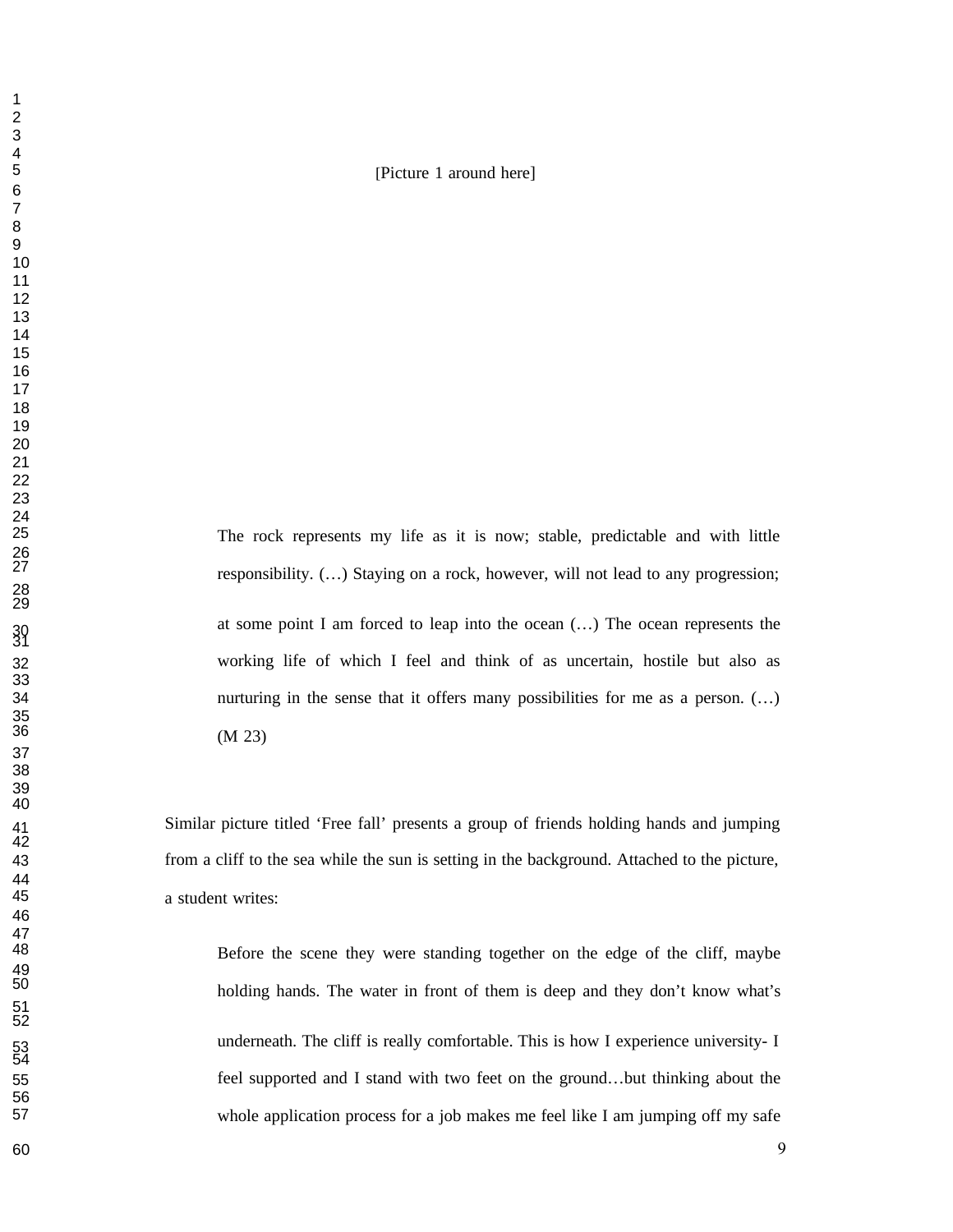cliff. And I don't question the jump because my friends are with me but in the air I cannot hold their hands, I have to make my own decisions.  $(F 23)$ 

 There were also more tranquil pictures of cliffs and thoughts about transition. In the picture below, the student sits on a ledge looking at the open view over the city up to the sea. According to her, this picture captures perfectly how she feels about finishing up her studies: '…on top of a mountain with the world of opportunity in front of me'*.* She continues: 'I am sitting on the background looking at all the beautiful things in front of me, similar to how I feel about finishing college (…) I feel both overwhelmed slightly but also excited as to the many prospects that lie ahead of me in my working career  $(...)'$  (F 21)

# [Picture 2 around here]

School, university, the education system is the 'solid ground' and what is about to follow is a jump to unknown. Student life gives structure and purpose to life. It is described as a relatively carefree time with fairly few responsibilities. As a student, you are surrounded with like-minded people with similar interests and, more or less, at the same life stage. The university and the peers are an important source of the sense of security, but when the time of graduation comes and you should step out into the world of work, you are on your own.

 Students in the data expressed a strong belief in higher education. To have the degree is considered as the basic requirement one needs to fulfil when entering the labour market. University degree is also regarded as key to interesting jobs. Education is valued pragmatically and instrumentally because of the importance of educational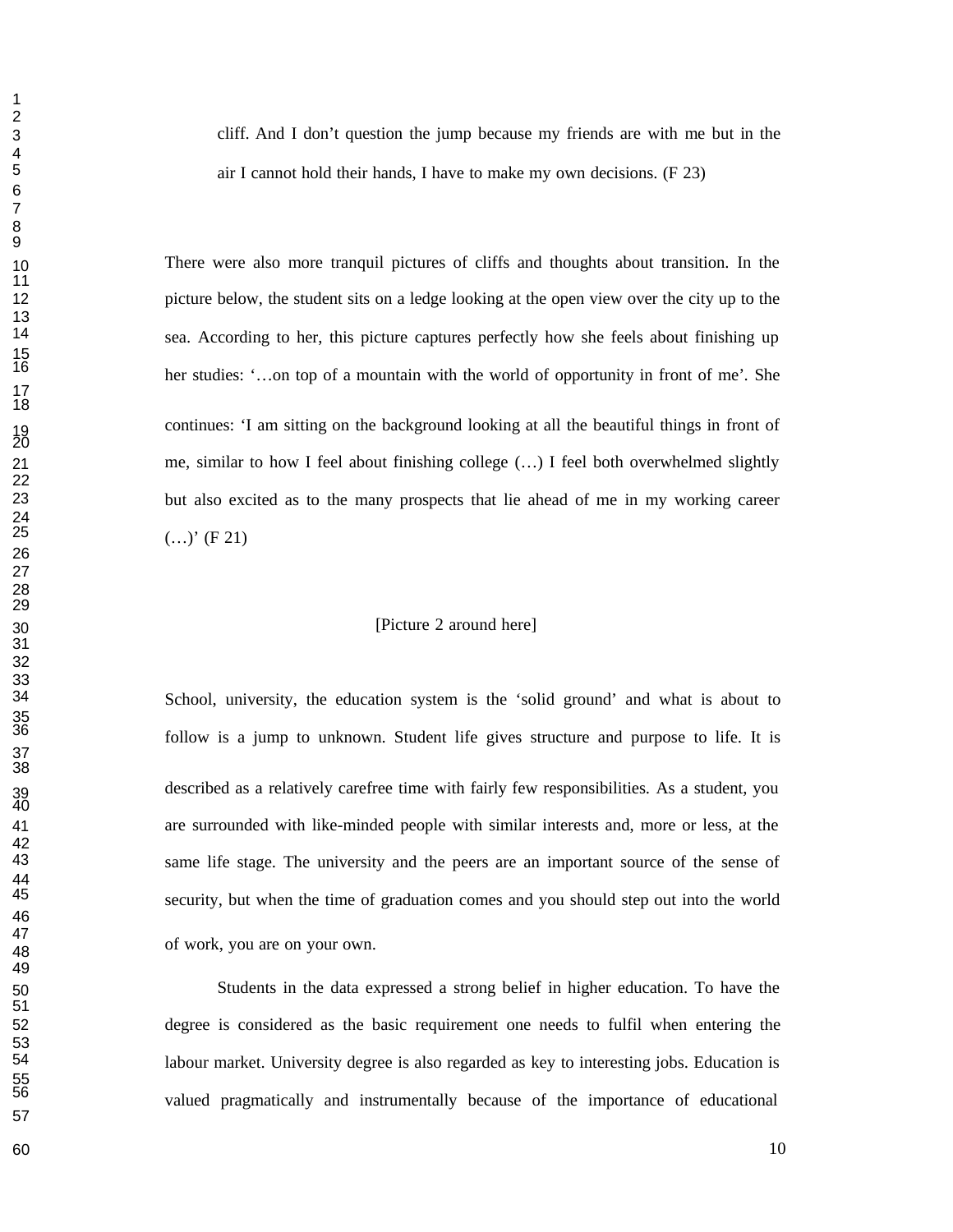credentials, and because it is considered as the medium to achieve at least some sense of control over the future (see Wyn and Woodman 2006, 508). Yet, majority of the students also emphasised the importance of their studies to their personal growth, to their abilities to understand the world, other people and themselves.

 I think that knowledge cannot be valued for its "visible" consequences, I mean, knowledge has an inherent value and thanks to it you are the person you are.'  $(F19)$ 

### *Making Choices*

By and large the students are optimistic about their future, content with their studies and believe that their education will support them in their pursuits after graduation. They are not worried about finding employment after graduation. Instead, they worry about making a wrong choice and being blown off from the right career course.

I am not afraid of not getting a job. I am more afraid of not taking the right path at the right time and maybe miss a great change. (F21)

The idea of irreversibility of choices once made causes anxiety particularly among the younger students. This anxiety tends to ease with age and with life experience as the older students in their late 20s and 30s did not express such concerns. However, making choices relying if not merely, at least mainly on yourself is commonly found as a strain but also an opportunity and a source of freedom. Similar to studies conducted for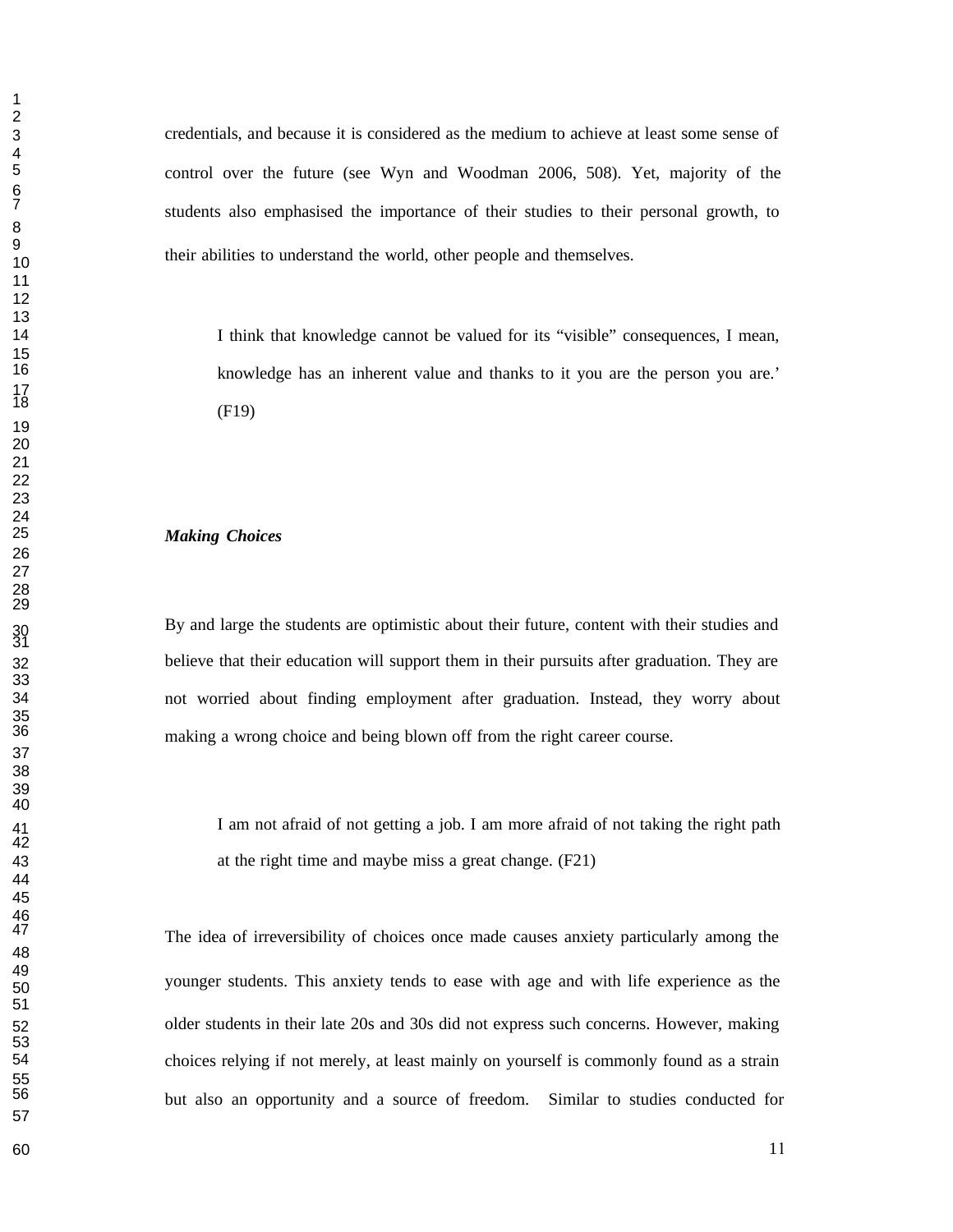example among university students in Finland (Laalo and Heinonen 2016) and UK (Moreau and Leathwood 2007), this data also indicates that the idea of individual responsibility and expectation of self-reliance is well internalized:

12 I myself face the freedom of choice and I am responsible for the choices I make 14 and that I just have to take that as a challenge and as a big adventure. (F 31)

I am the one responsible for what I am doing in the end and have to deal with 21 that. (F 24).

 Most students wrote about self-reliance and individual responsibility quite matter-of factly. They recognise that this is what is expected and try to meet the expectations the best they can. But, there are also those who do not feel so self-confident but try to 'train' themselves to meet the criteria like this 26- year-old female student who writes:

It is important to me, a person who easily underestimate herself, to remember that I do have special know-how and expertise and to try to believe in myself even in a tight spot where my own ideas, wishes or values are questioned. (F 26)

Majority of the students in the data are quite confident and believe in their abilities to take charge of their own lives. Some have adopted the 'Me Inc. ethos' (see Brökling 2016) so well that like the dominant discourse, they have lost sight of the surrounding society and the frameworks and conditions that affect in individual's free choices: '(…) everything is up to me; where I work, how hard I work and what level of success I would achieve.'  $(F 21)$ .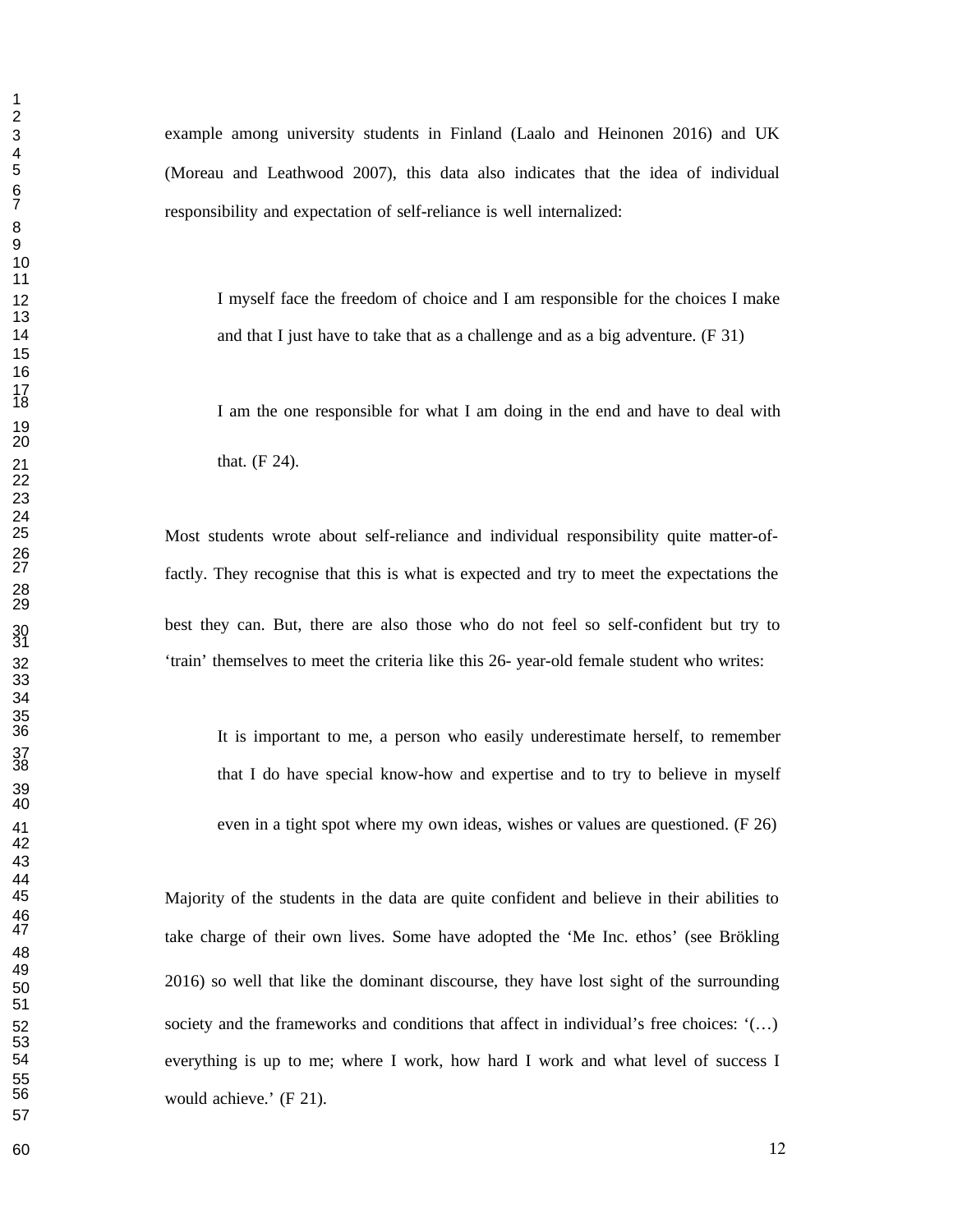There are also more critical voices pondering how the existing social and economic circumstances and such personal traits as social class, gender and ethnicity effect on individual's chances in work and life (see e.g. Moreau and Leathwood 2006). Like this student, they recognize that in reality everything is not completely up to her:

I see the future full of opportunities but  $(...)$  You can try to build a bridge or 15 jump hoping that you'll not get hurt (...) Lucky people jump and they arrive to 17 the place they want, they have a parachute (money). Then there are people like me who have to build their own bridge (e.g. university degree and diplomas). The problem is that in this country the building materials are expensive and resources are lacking. That's why having people you trust and love by your side is useful because they can help you to build the bridge or prevent you from falling.  $(F 19)$ 

Many emphasise positive attitude as the key. Even if you feel a bit intimidated by the world of work, future and responsibilities, things will work out if you stay positive, about not only yourself but about life in general. Yet optimism and positive attitude should not lead you astride as this 21-year-old female student points out: 'But despite the fact that I try to be optimistic I also try to be realistic because these are hard times for dreamers'.

#### **Do I Find My Place in the Labour Market?**

Students express a strong belief in the value of the university degree in the labour market. All, except one who wish to have chosen a more practical career, are happy with their chosen field of studies and feel that they have learned such skills and gained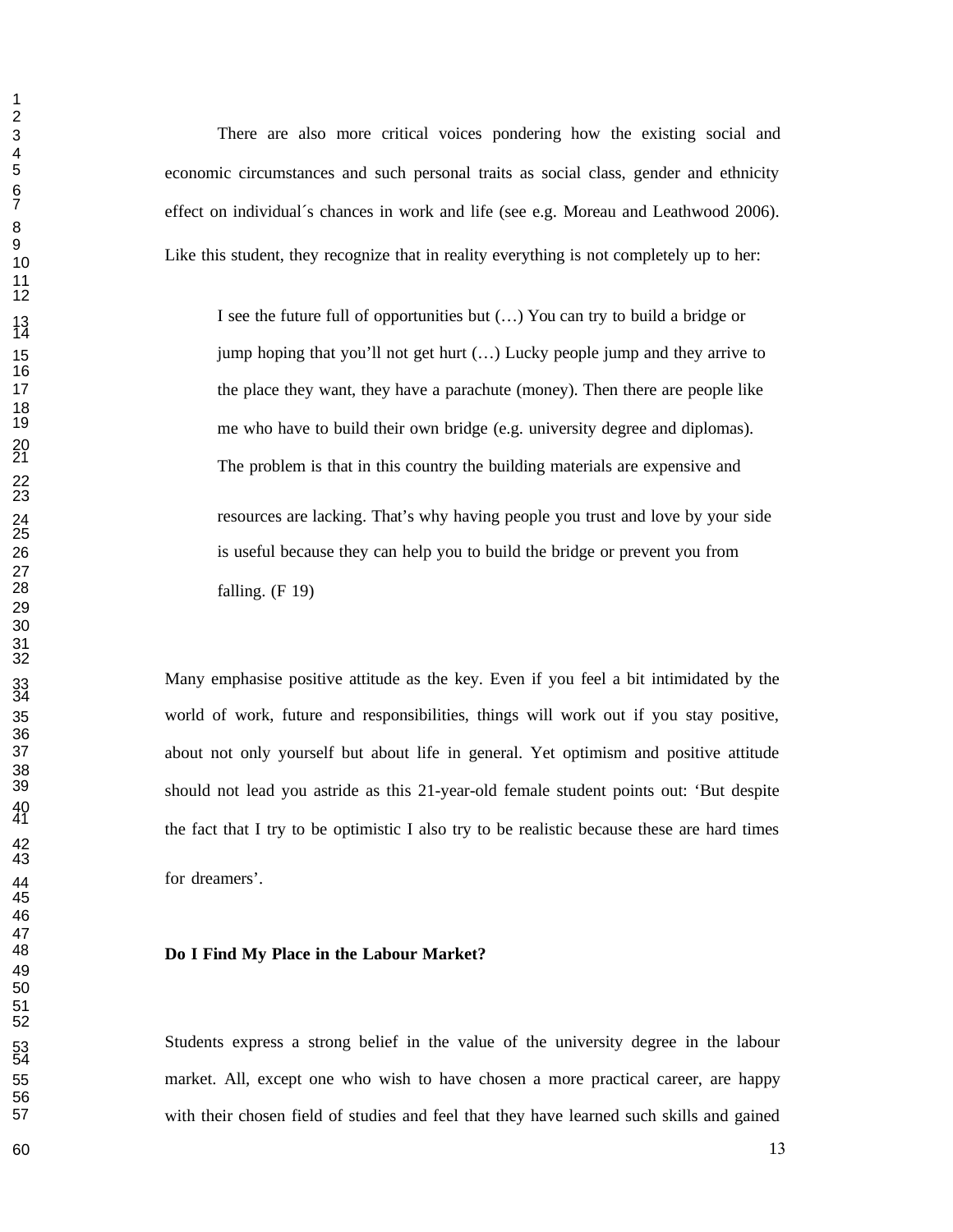knowledge that will benefit and help them in the working life. However, students are not naïve but recognize that the degree guarantees nothing and the competition among degree holders is tuff in the labour market.

 The media, current economic and political discourse and education policies generate a work- and career-centred world where a person's worth is measured by her employability and her capacity and willingness to constantly improve and enhance her tradeable skills, and adjust to continuously changing labour markets (Brökling 2016; Mononen-Batista Costa and Brunila 2016; Moreau and Leathwood 2006). This ethos has not gone unnoticed among the students. The (work)career-centred ethos combined with the other tenet of our time, the individual freedom, arouses preoccupations.

 This is the problem of our generation. You can be anything you want so you have to force yourself to create your own personality. It is pretty hard when you don't know for what. I feel like a jelly: always flexible, not shaped, insecure  $(...)$ (F26)

> According to the students, it is not a problem to find a job. However, finding a job matching with one's education, and which is interesting, demanding and challenging enough may turn out to be problematic.

I fear of not being able to work with something related to my studies. (F 20)

 I wonder if I'll ever get an interesting and permanent job. At the same time I would already like to work somewhere else than at the checkout in a grocery shop (where I am now).  $(F 25)$ .

60 and 14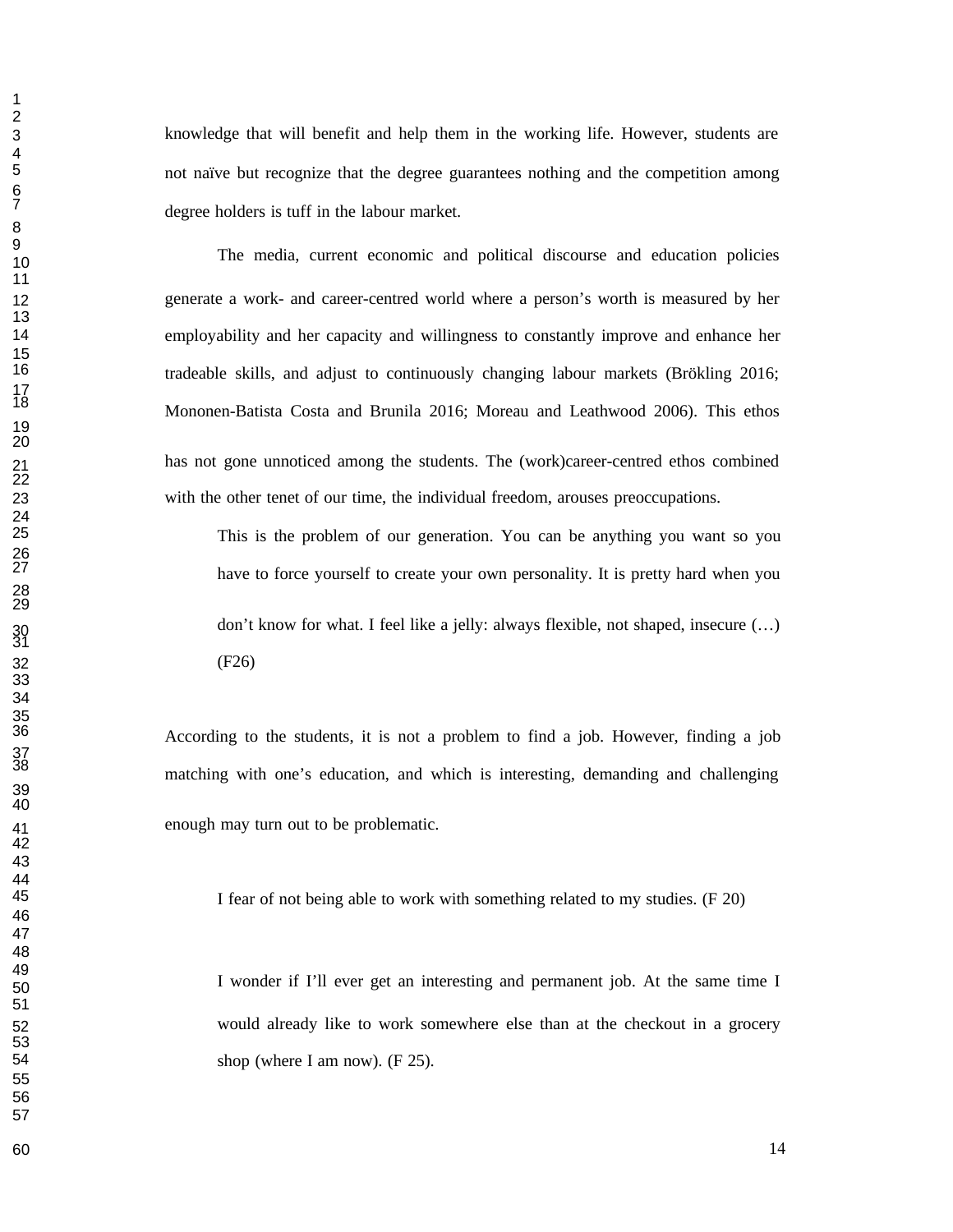Many university students work while they study, often in jobs that are not related to their studies, like the student in the above quotation. Students have experience of wage work which may contribute to the notion that you are able to get a job, but understandably university graduates who have invested in their education and their employability are not satisfied with just a job. The students provide a long list of attributes for the dream job. It ought to be matching with studies, interesting and challenging enough. It should allow living according to one's values and providing possibilities for personal growth, and as a very important factor, social relations with colleagues and work mates should be good and respectful. Students look for The Job but to figure out what The Job might be is not straightforward as a student writes attached to a picture of Edward Munch's painting The Scream:

Today we are supposed not only to have a job but a job that is at the same time a

passion. This pressure blocks any constructive ideas! (F23)

 Another common worry has to do with uncertainties in the labour market as a student formulated in the quotation below:

 On one hand I dislike the idea that I have to push my life aside because of the work career. On the other hand, I fear that I don't even have an access to stable work career but have to drift in uncertainty where fluctuating periods of unemployment alternate with short project-natured jobs. (M 27).

 It is a well-known fact that the jobs, even the ones fitting with studies, are most likely temporary, short-term and project-natured. Nevertheless, many hope and dream for open-ended contracts and permanent positions with fixed working hours and an office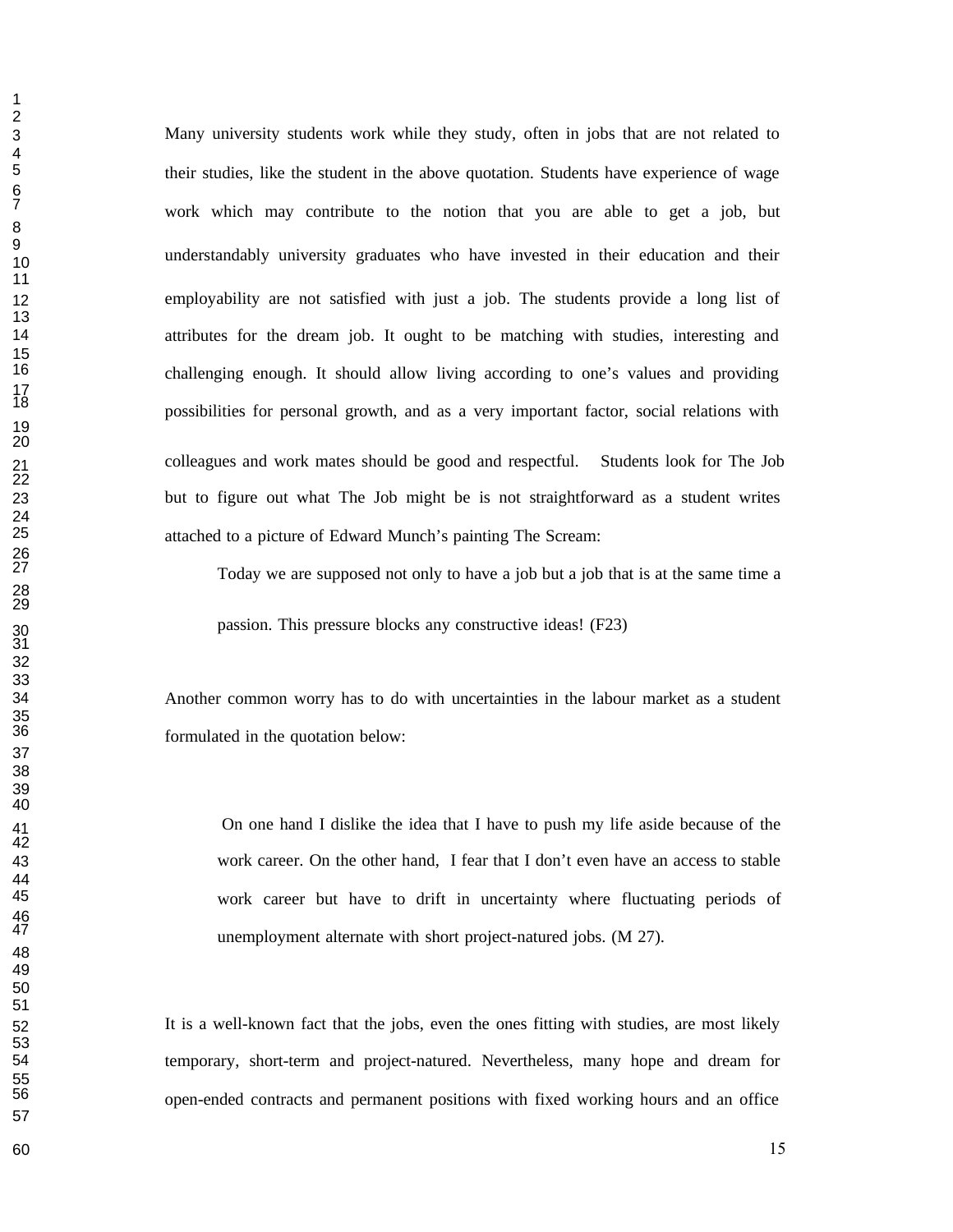of one's own. When the above quoted student imagines his situation three years after graduation he sees himself working full-time with an open-ended contract as an expert in a public sector. He has his own office and fixed office hours from a.m. to  $4$  p.m. He continues:

 (…) although many of my tasks are project-natured, I am able to leave the work in the office - I am not reading e-mails in my free time. Permanent, stabile job balances the stress and rush at work.  $(M 27)$ 

 The uncertainty that fixed-term, part-time and project-natured jobs create is manifested also in the reflections about the future standard of living. High incomes, big houses, and luxury in their lives are not on the top of the wish list. Instead, students contemplate whether they could earn enough to live ordinary and comfortable life, like:  $'(\ldots)$  to be able to live in a studio or one-bedroom apartment, to be able to have a holiday, perhaps abroad once or twice a year and not to count your pennies when doing the groceries.' (F 25)

Students picture the labour market as very competitive and uncertain. To be able to compete with the other degree holders and with those who already are in the labour market requires self-promoting and –marketing. The concern is that in the process you will lose your principles and values as you should sell yourself and your skills in whichever kind of a package the prospective employer requires in any given time. A student describes how working in creative field is 'grotesque' and this grotesqueness influences in one's identity negatively: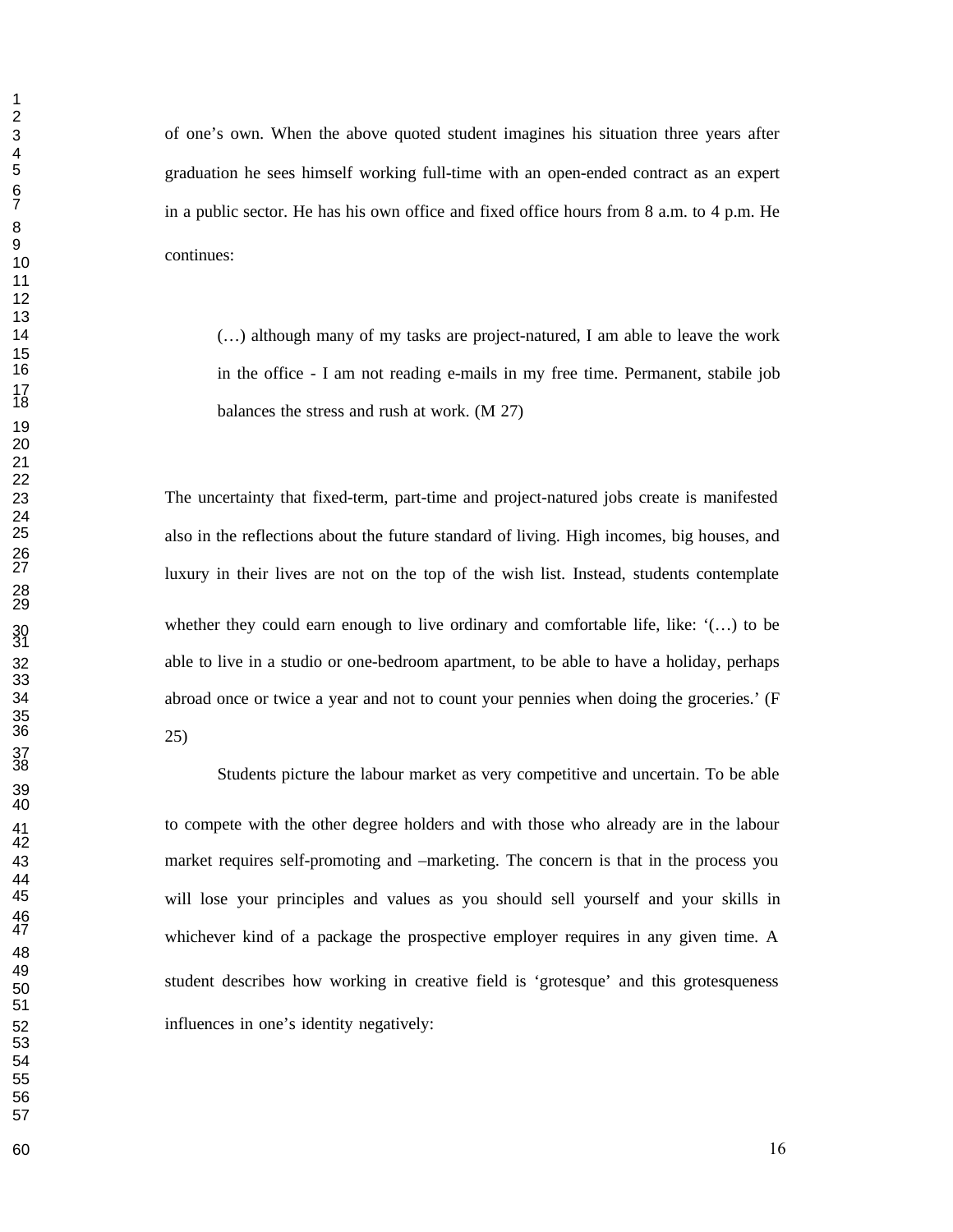(…) because the jobs you get to do are not what they supposed to be. In other words, the work appears largely to be making funding applications, to foist yourself and to hoard contacts rather than concentrating on the core of the matter that is studying and creating music. (M 30)

 Losing yourself and misplacing the focus from the heart of the matter, whatever it is that you work with, is a common concern among the students. Younger students particularly think, perhaps somewhat idealistically, that the solution to this problem would be to start an own enterprise or organization where you can work with the issues important to you and stay true to your values. For others, freelancer spirited students, the uncertainty and the requirements to be flexible, agile and able to package and sell yourself and your skills– 'to invent your own career' as a student put it, do not cause anxiety but rather motivate and inspire.

 Work projects will be short. It might be quite weary. Fortunately, I am not on one card. As I am able to play (music), at a pinch I can teach or do gigs! One has to seize an opportunity when it tuggs! Then you feel that you are again on the move towards the familiar unknown! (M33).

### **Am I Able to Balance between Work and Life?**

 Uncertainty of labour markets is closely related to the ability to balance between work and life, a topic that occupies every students' minds. In her research on female experiences of precarious work and entrepreneurial mindset, Hanna Ikonen (2013, 474)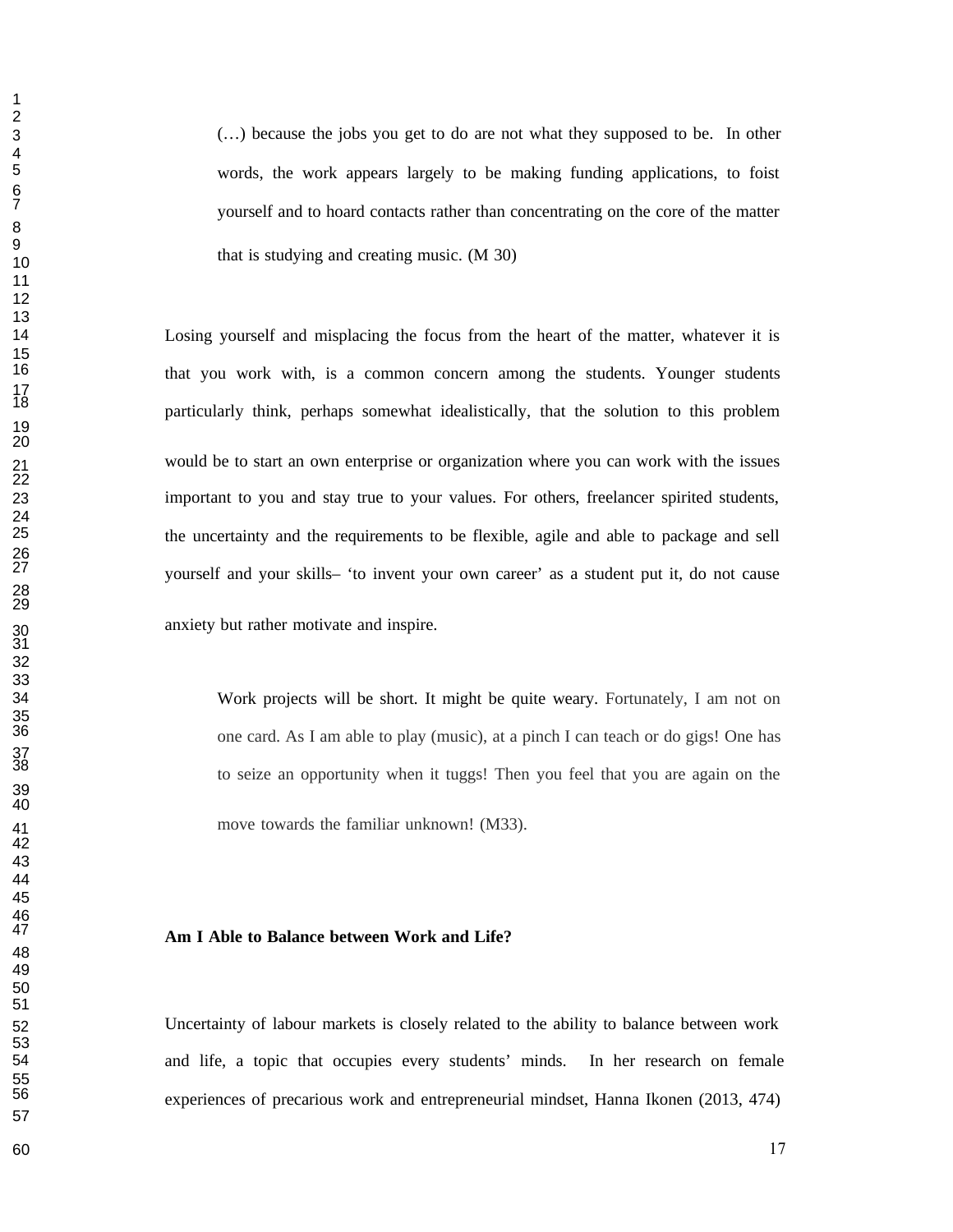points out how achieving the active self-sustained agency demanded by the current labour market requires continuous search for a balance between a living wage, wellbeing and the limits of endurance. This is precisely the preoccupation of the students irrespective of gender. Thus, the dream job for many is not only permanent but also such that facilitates combining work and family/caring duties, like one student writes when imagining her working life three years after graduation:

I have a permanent job with long payed holidays at the same time with children's school holidays and no work in the evenings or nights (…) I have a possibility to work also from home and shorter time as I have children in primary school (…) I have a well-established employer and I don't have to worry about lay-offs or dismissals  $(...)$  (F 40)

 She is a student who is a mother of small children and she imagines her future in very concrete terms. Most students are younger and without similar parental concerns, but practically all of them are afraid that the world of work will be all-consuming. Alarmingly many dread burnout even before they have actually entered the labour market (see also Aronson, Callahan and Davis 2015; France 2016). Based on the data, one of the biggest challenges in future is to find the balance in life: to be able to acquire and do meaningful, challenging and demanding work while also being able to maintain close social relations and have time for family, a partner and friends, and to have time also for yourself.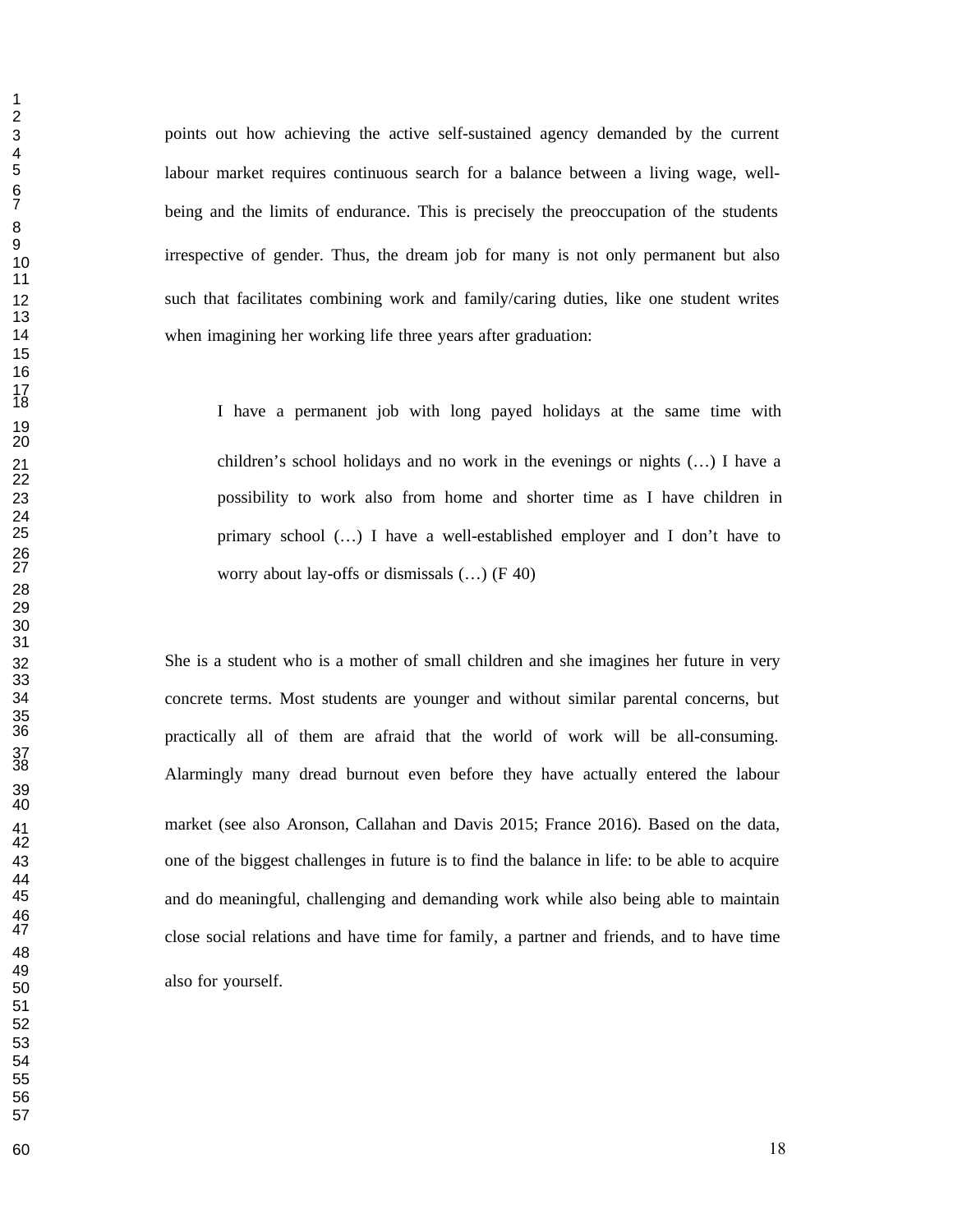Nowadays most people are living for the work or for the obligations without taking time for themselves, but I don't want my work to be completely my life.  $(F 20)$ 

12 I am torn between my perfectionism of doing a good job and my vision of life of not being a workaholic. (…) I am thinking about establishing my own company but I am a daughter of a workaholic mother – do I really want my kid's life to be like this? I want to believe that I can do both, but even if it's possible it's going 21 to be stressful – do I want that?  $(F23)$ 

 Although work is important to me I don't want it to be the centre of my life there has to be place also for my partner and other close relationships.  $(F 23)$ 

 Finding balance is about coping with ambitions, and contradicting responsibilities and demands. It is also about having a decent life: work life where people working together respect one another and life where work is a significant but only one part of it. Nearly all students in the data emphasise the importance of good social relations both at work and in private life. Good relations with colleagues at the work place is one of the most important aspects of The Job. Likewise, close relationships with friends and family are the most important elements in balanced life and the source of coping with insecure, demanding and hectic (working) life. Majority of students emphasise how close social relations, frequent face-to-face interaction with family and friends and putting down roots is paramount to individual well-being. Strong emphasis on feel of rootedness and staying put does not fit well with the expectations of being mobile and thus maximising one's employability. Based on this data, moving after a job within a country or between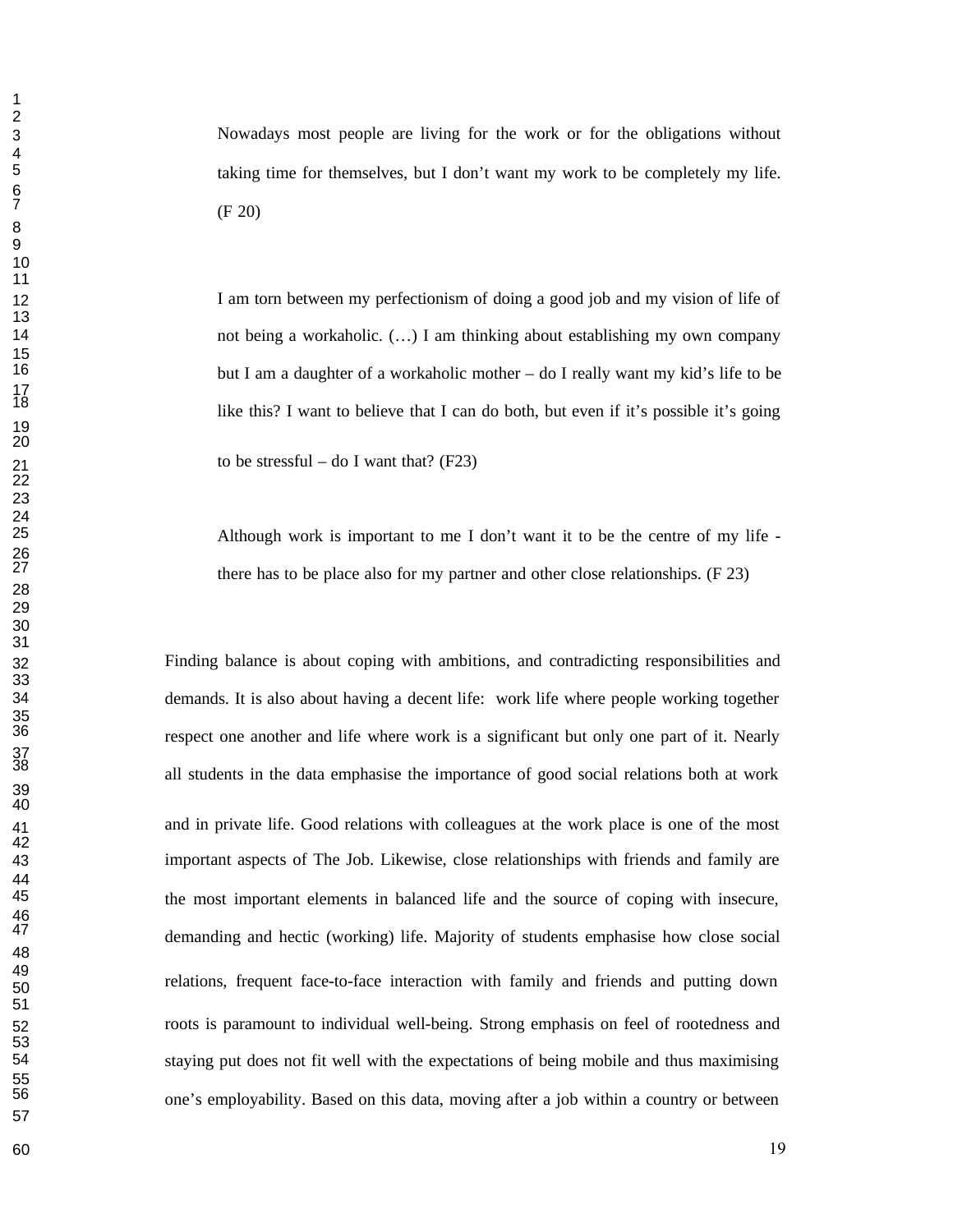countries might be an option in the early stage of the work career and before starting a family. None of the students in this sample plan to build a mobile career and have mobile way of life, not even those who themselves were mobile exchange students at the time of data collection. Instead, they wish that in the future they would to be able to stay put and have 'normal' life.

#### **Conclusions and Discussion**

 University–work transition raises thoughts about responsibility and choice. Stepping out from the structured world of education to the world where social structures no longer offer predictable paths for future life evokes anxieties about ones' capabilities to make the individual choices and to be self-reliant. Several studies done in western countries like Australia, Finland and Spain note increased acceptance of personal responsibility among (young) people (Wyn and Woodman 2006; Laalo and Heinonen 2016; Mononen-Batista Costa and Brunila 2016; Serrano Pascual and Martín Martín 2017). Under the current neoliberal context and discourse promoting the idea of entrepreneurial self, it is reasonable to ponder whether the students have any other options but embrace the idea of being managers of one's lives (Bröckling 2016). This study indicates that students have acknowledged the expectations and demands of entrepreneurial self. They clearly know that they ought to be workable, adaptable, agile, flexible and mobile. They do believe in higher education and in its worth in the labour market. They have invested in their workability and self-development, and are willing to continue to do so but they wish they could do it in their own terms. In other words, students hope for strong agency.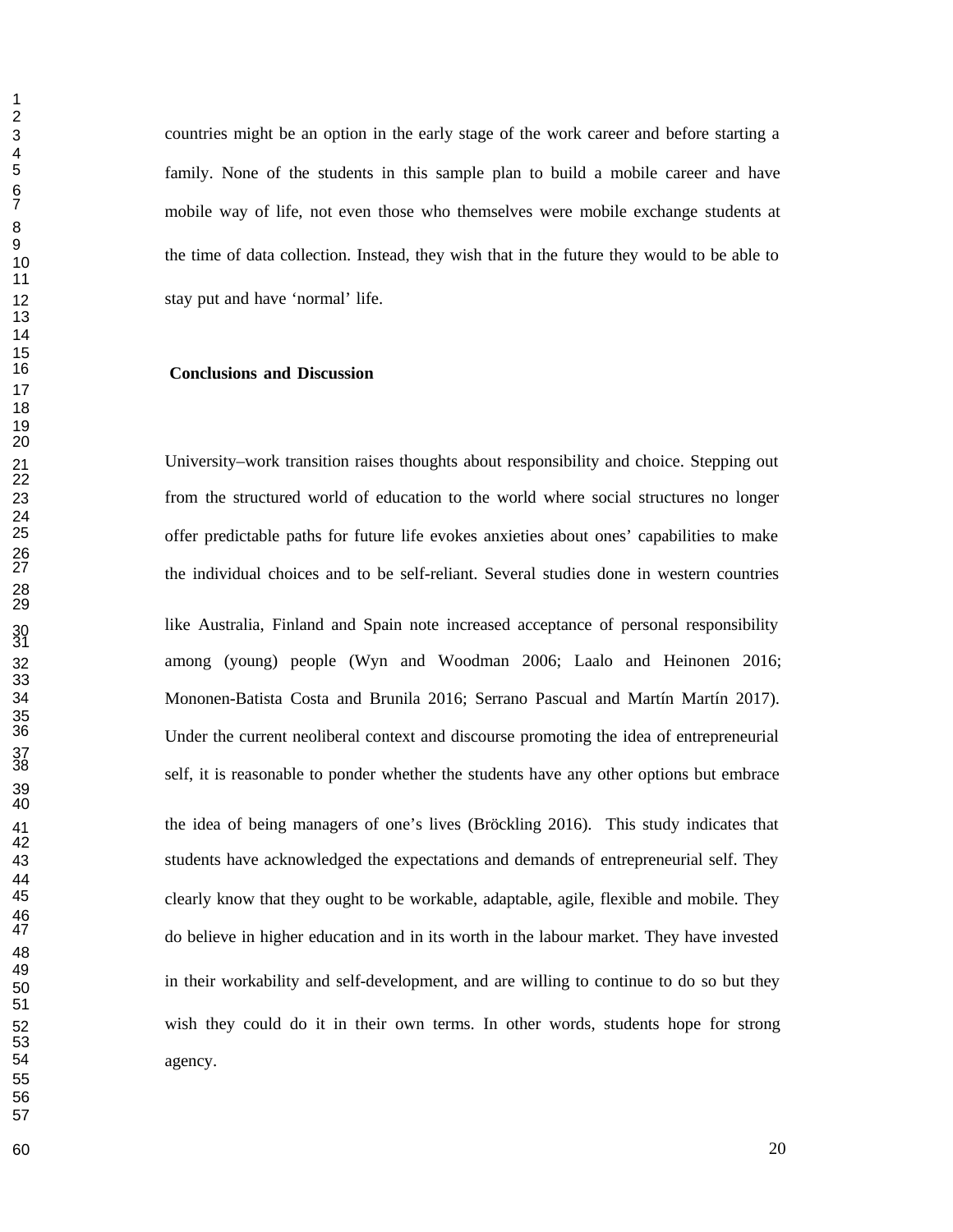Although majority of the students are quite positive about their future prospects in working life, they realise that their work careers will most likely be composed of fixed-term jobs, assignments and projects. Nevertheless, they hope to maintain steady income regardless of changing assignments and projects. As the labour markets are in a state of flux, staying in the markets requires constant promotion of yourself and your ability-package. This is also an internalised state of affairs but what most students hope for is the ability to decide themselves what abilities to sell, how and to whom instead of converting oneself into a package determined by the needs and values of fluid markets and varying employers.

 The most criticised ability is mobility. Life as an expert-nomad who creates her working career following the job opportunities around the European Union or world does not seem to attract students. Working abroad would be an option for some in the early stage of the work career. For others moving abroad after a job appears as a very probable necessity in near future. As a study among Portuguese tertiary-educated youth indicates, moving abroad is an important and sometimes the only option to look for a job and decent livelihood but there is no sign of a major youth exodus (Cairns, Growiec and de Almeida Alves 2014, 1057). Cairns and others claim that even in the crisis-hit European societies like Portugal, Spain and Ireland, thinking about moving abroad is a form of escapism rather than a realistic option (Cairns, Growiec and Smyth 2012).

Mobility is not only about personal choices or a necessary way to make a living. Just like the idea of entrepreneurial self, demand of educational and career mobility is based on the delusive idea of equality. However, not everybody has the same chances to be mobile, as Beverly Skeggs (2004) points out. Those with financial means can leave and move around if they so wish. Thus, whether being mobile or staying put, and whether to be mobile out of free will or of necessity is also a question of social class.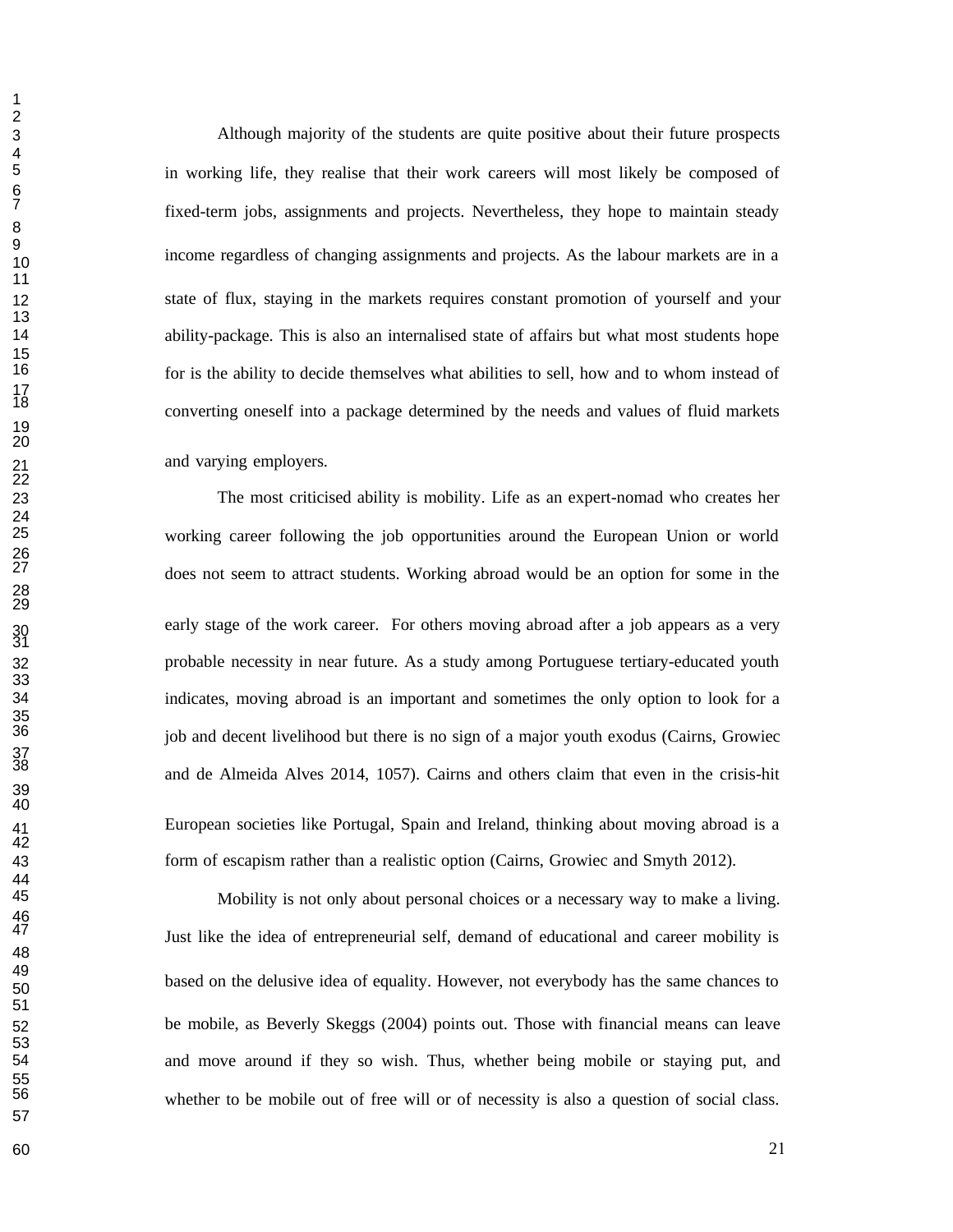Although students do not explicitly bring forth the class perspective, some ponder connections between opportunities and constraints stemming from social, family or local backgrounds. None of the students in this study planned for mobile life-style and the main argument against it was not background but the conviction that continual mobility is detrimental for the individual well-being and for attaining balance in life – both highly valued aspects in life.

 In face of uncertainty and change, putting down roots, staying put and being close to those important to you become important aspects in life. Just like for the Australian young people in the study of Johanna Wyn and Dan Woodman (2006), social relationships play a very important mediating role in building a life, achieving well- being and finding the balance also for the students in this data. Good and respectful relationships both in private life and in working life are seen as the most important resources to cope with uncertainty. Trusted others provide material and most of all immaterial (emotional, social and cultural) resources to succeed in life. What is especially emphasised in connection to social relationships is the importance of physical closeness with the important people be they family, a partner, friends or colleagues. Staying in touch via Skype and other ways provided by the modern communication technology does not suffice. Physical closeness and ability to communicate face to face requires staying put. Descriptive of this is how the students talk about roots and emphasise how important it is for personal well-being to have the feel of belonging to a place and to its people.

 Research (e.g. Aronson, Callahan and Davis 2015; Wyn and Woodman 2006) has shown how young people prioritize achieving a balance in their lives and this study is no exception. The biggest concern among the students is whether they are able to find balance between work life and private life and to have time also for themselves. This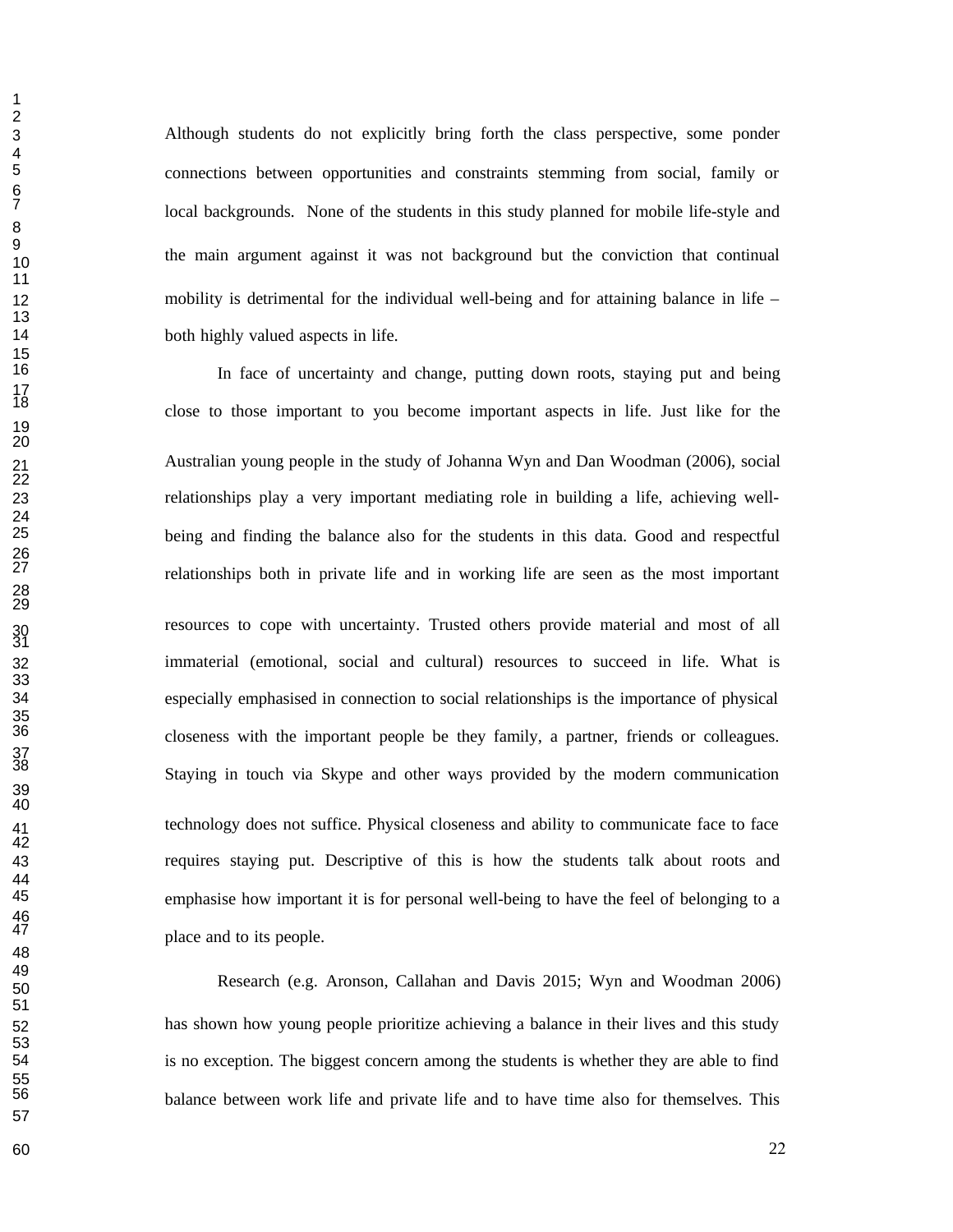concern is very much related to the nature of contemporary work. Young people like the university students here have accepted, more or less willingly, that they will have many jobs and probably several occupations during their lifetime. They know that even the employment fitting with their studies is most likely precarious (see Wyn and Woodman 2006). As they have invested in their work- and employabilities, they consider work as an important aspect of their lives not only financially but also personally. Yet, work is not regarded as a reliable basis for meaningful life. Consequently, the students in this study criticise the extremely work-oriented ethos of our times and emphasize the permanence of place and people.

 What the university students have set their sights on is balanced, 'ordinary' life where rewarding and interesting work and relatively steady and sufficient income is combined with rich and physically close social and private life. Is this a realistic aim for the future or is this a mere fantasy of the good life?

 Lauren Berlant (2011) claims that our ideas of good life are no longer sustainable and attainable in the present. According to her, the idea of good life that we so eagerly cling to is related to upward mobility, job security, political and social equality and durable intimacy, the criteria we should meet in order to make up a meaningful life in capitalist-liberal societies. Yet, at the same time, society can no longer provide us opportunities to fully meet these criteria.

The economic idea that assumes a clear connection between investment in human capital (education) and life-long economic awards in the form of secure employment, high incomes and possible upward social mobility has stood for half a century and achieved a 'common-sense' status (Bessant, Farthing and Watts 2017, 89- 90). The university students have bought the human capital model as they have invested heavily on their education and they express a strong belief in the value of their high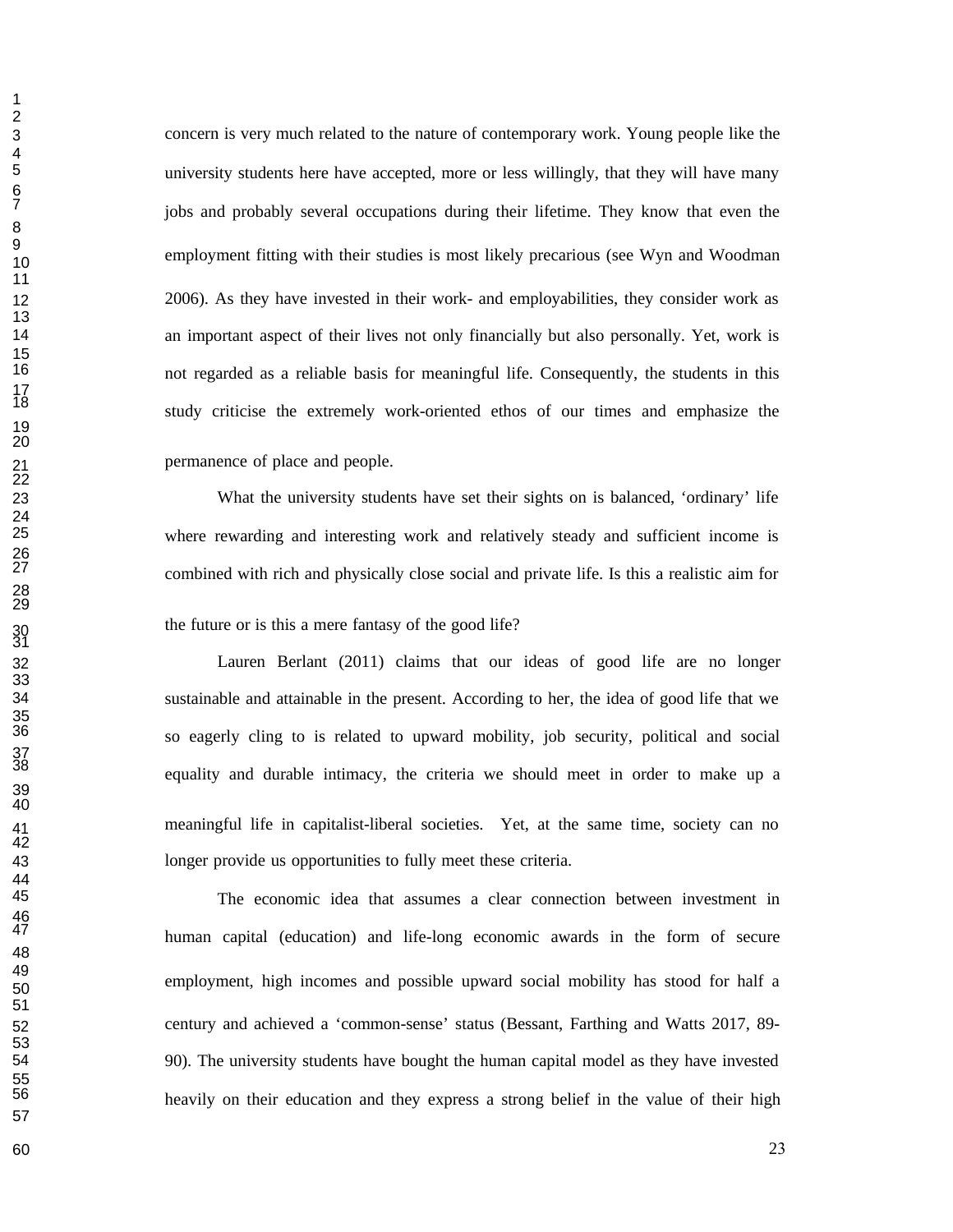4<br>5

 education and diplomas in the labour market. Yet, they are also aware that the human capital model no longer works in a way it used to. They know that their university degree guarantees nothing. They do not really dear to expect to get a permanent, secure job and steady, not mention, high income. Yet, the awareness of the reality does not prevent them from hoping. According to Berlant (2011), this discrepancy is an example of cruel optimism that occurs when we desire or promote something that actually prevents us to flourish. Does hoping prevent these students from flourishing? The students see themselves and their peers in a more complex way than they are often given credit for (see Bessant, Farthing and Watts 2017, 125-143) and they are not naïve. So, instead of living in a state of cruel optimism, perhaps they are in fact redefining the criteria for good life, criteria that is better fitting with the current reality.

## **References**

 Aronson, Pamela, Callahan, Thomas and Davis, Timothy. 2015. "The Transition from College to Work During the Great Recession: Employment, Financial, and Identity Challenges". *Journal of Youth Studies* 18 (9): 1097-1118. DOI: 10.1080/13676261.2015.1020931.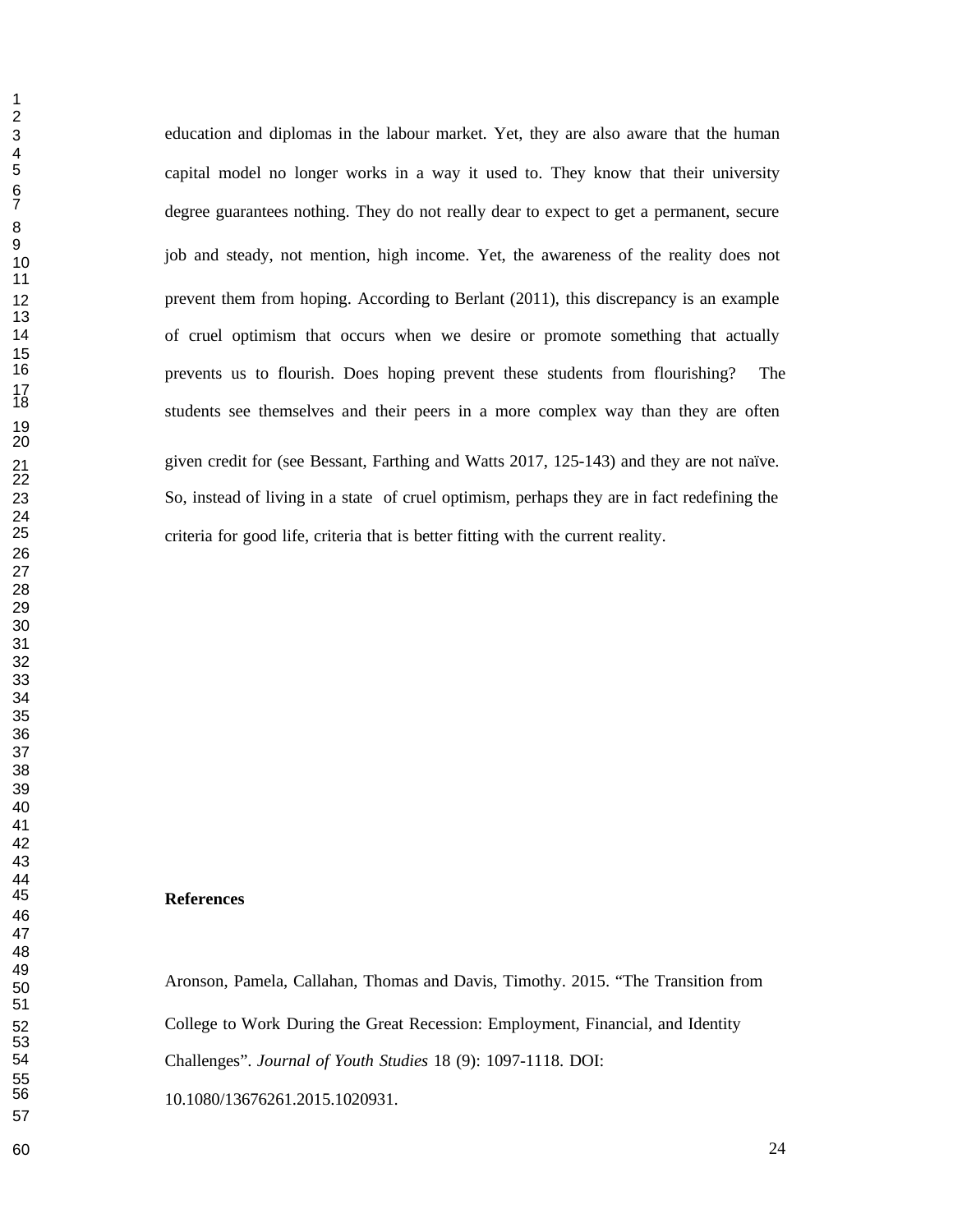Berlant, Laura. 2011. *Cruel Optimism.* Durham and London: Duke University Press.

 Bessant, Judith, Farthing, Rys and Watts, Rob. 2017. *The Precarious Generation. A Political Economy of Young People.* Abingdon: Routledge.

> Brown, Phillip, Lauder Hugh and David Ashton. 2011. *The Global Auction. The Broken Promises of Education, Jobs, and Incomes.* Oxford: Oxford University Press.

 Brökling Ulirch. 2016. *The Entrepreneurial Self. Fabricating a New Type of Subject*. (Translated by Steven Black). London: Sage.

Cairns, David, Groweic, Katarzyna and de Almeida Alves, Nuno. 2014. "Another 'Missing Middle'? The Marginalized Majority of Tertiary-educated Youth in Portugal During the Economic Crisis". *Journal of Youth Studies* 17 (8): 1046-1060. DOI: 10.1080/13676261.2013.878789.

 Cairns, David, Groweic, Katarzyna and Smyth, Jim. 2012. "Spatial Reflexivity and Undergraduate Transitions in the Republic of Ireland after the Celtic Tiger." *Journal of Youth Studies* 15 (7): 841-857.

 France, Alan. 2016. *Understanding Youth in the Global Economic Crisis*. Bristol: Policy Press.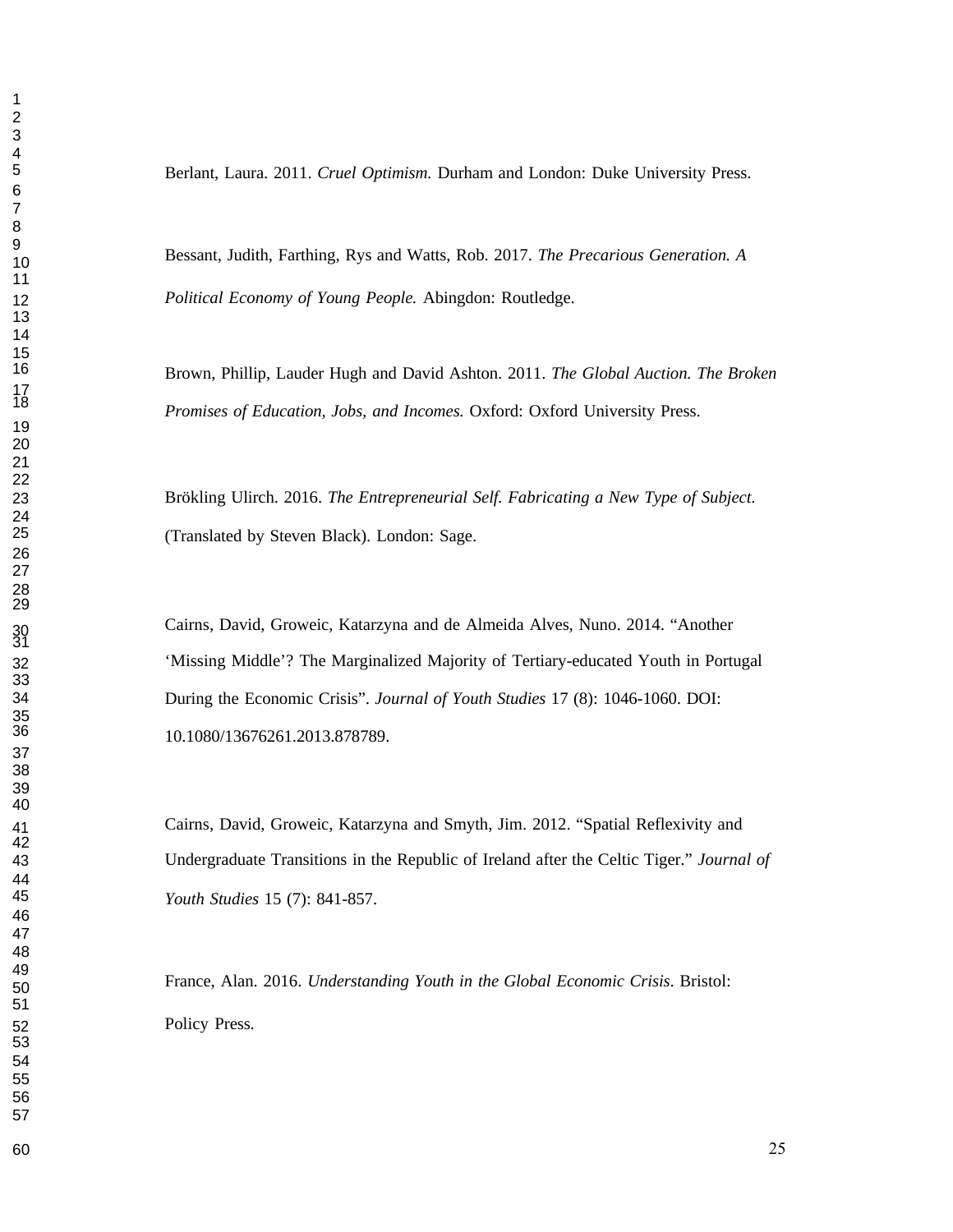Gauntlett, David and Holzwarth, Peter. 2006. "Creative and Visual Methods for Exploring Identities". *Visual Studies* 21 (0): 82-91. DOI: 10.1080/14725860600613261.

 Ikonen, Hanna-Mari. 2013. "Precarious Work, Entrepreneurial Mindset and Sense of Place: Female Strategies in Insecure Labour Markets". *Global Discourse* 3 (3-4): 467- 481. DOI: 10.1080/23269995.2013.864085.

Kelly, Peter. 2006. "The Entrepreneurial Self and 'Youth at-risk': Exploring the Horizons of Identity in the Twenty-first Century". *Journal of Youth Studies* 9 (1): 17-31, DOI: 10.1080/13676260500523606.

Laalo, Hanna and Heinonen, Jarna. 2016."Governing the Entrepreneurial Mindset: Business Students' Constructions of Entrepreneurial Subjectivity". *European Educational Research Journal* 1-18. DOI: 10.1177/1474904116662288.

 Marin, Marjatta. 2001."Tarkastelukulmia ikään ja ikääntymiseen (Perspectives on age and ageing)", in *Lapsuudesta vanhuuteen. Iän sosiologiaa* (From childhood to adulthood. Sociology of age), edited by Anne Sankari and Jyrki Jyrkämä, 17-48. Tampere: Vastapaino.

 Mreau, Marie-Pierre and Leathwood, Carole.2007. "Graduates' Employment and the Discourse of Employability: A Critical Analysis". *Journal of Education and Work* <sup>19</sup> (4): 305-324. DOI: 10.1080/13639080600867083.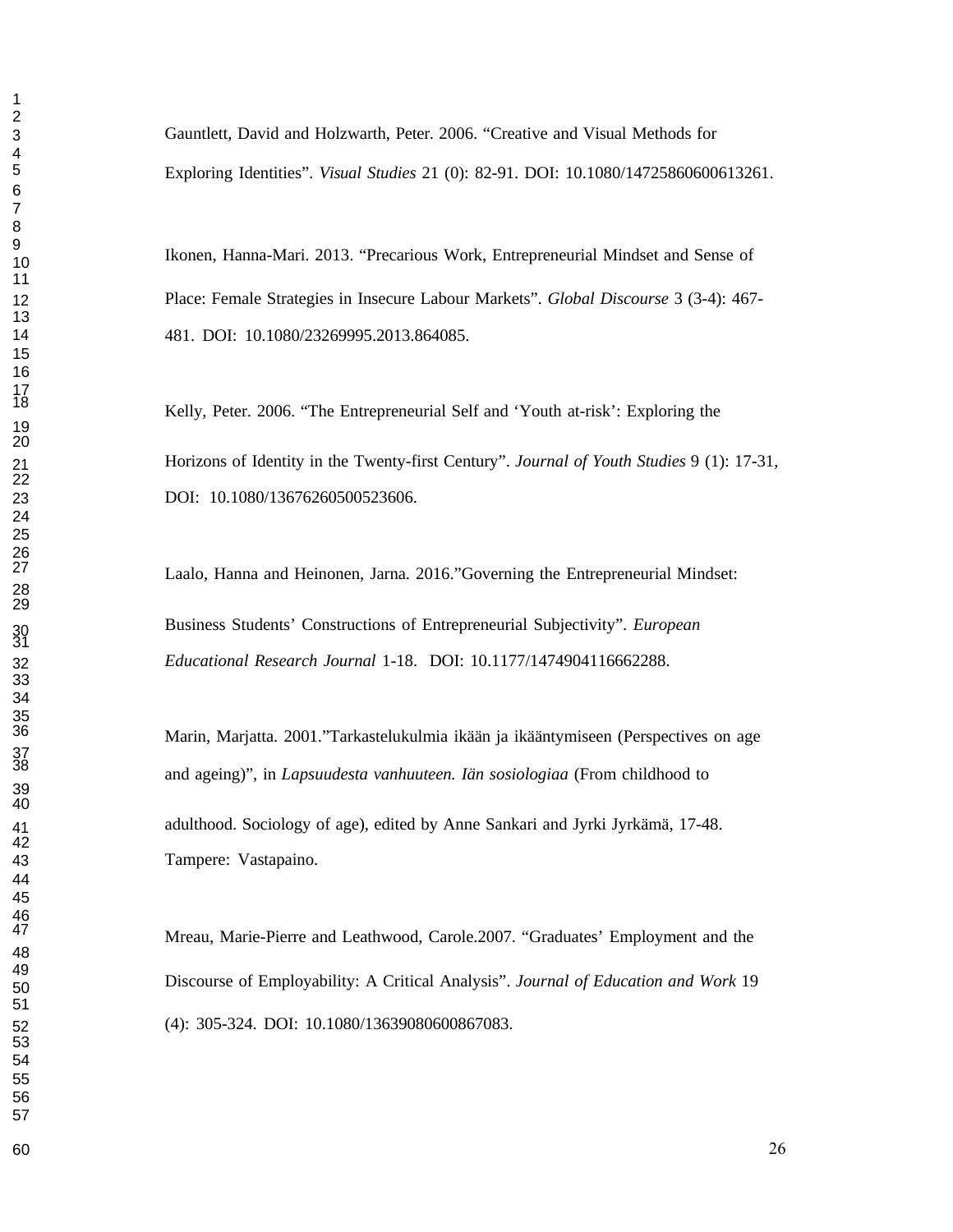Mononen-Batista Costa, Sari and Brunila, Kristiina. 2016. "Becoming Entrepreneurial: Transitions and Education of Unemployed Youth". *Power and Education* 8 (1): 19-34. DOI: 10.1177/1757743815624115.

 Nikunen, Minna. 2016. "Young People, Future Hopes and Concerns in Finland and the European Union: Classed and Gendered Expectations in Policy Documents". *Journal of Youth Studies*. DOI: 10.1080/13676261.2016.1260693.

 Author and Tervonen-Gonçalves, Leena. Forthcoming 2017. "Reproducing or remaking the social contract with young people in Europe 2020 Strategy?". In *Economy, Society and Coordination in the Policy Design of the EU. An Empire of Shopkeepers in the Making?* edited by Risto Heiskala and Jari Aro. Houndmills Basingstoke: Palgrave MacMillan.

 Pongratz, Hans J. and Voß, Günter G. 2003. "From Employee to 'Entreployee'. Towards a 'Self-entrepreneurial' Work Force?". *Concepts and Transformation* 8(3): 239-254.

 Posti-Ahokas, Hanna. 2013. "Empathy-based Stories Capturing the Voice of Female Secondary School Students in Tanzania". *International Journal of Qualitative Studies in Education* 26 (10): 1277-1292. DOI: 10.1080/09518398.2012.731533

> Roberts, Steven. 2011. "Beyond 'NEET' and 'Tidy' Pathways: Considering the 'Missing Middle' of Youth Transition Studies". *Journal of Youth Studies* 14 (1): 21-39.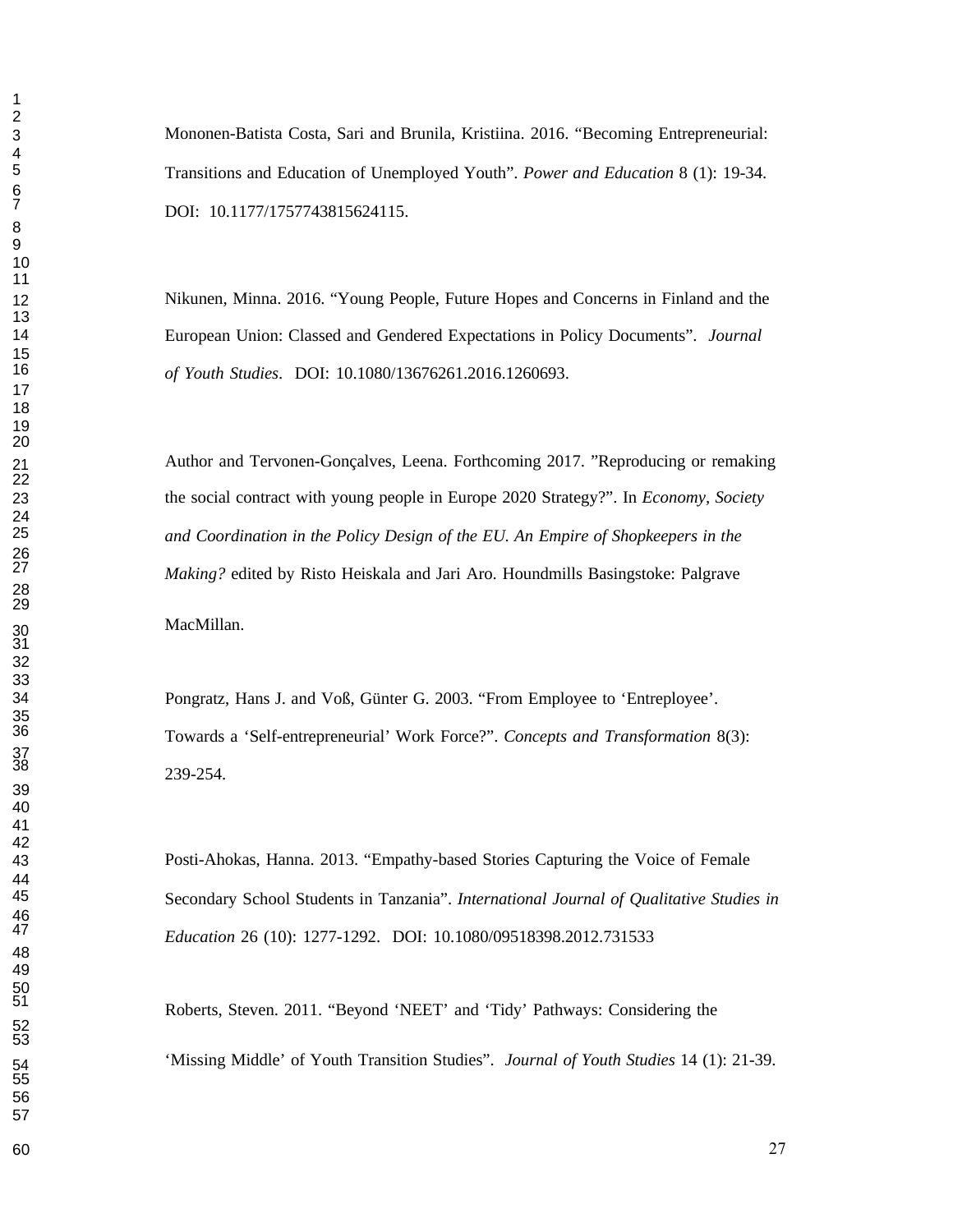Rose, Gillian. 2012. *Visual Methodologies. An Introduction to Researching with Visual Materials*. 3rd Edition. London: Sage.

Serrano Pascual, Amparo and Martín Martín, Paz. 2017. "From 'Employab-ility to 'Entrepreneurial-ity' in Spain: Youth in the Spotlight in Times of Crisis". *Journal of Youth Studies* 20 (7): 798-821. DOI: 10.1080/13676261.2016.1273513.

Skeggs, Beverly. 2004. *Class, Self, Culture*. London: Routledge.

 Tinkler, Penny. 2013. *Using Photographs in Social and Historical Research.* London: Sage.

 Vuorinen-Lampila, Päivi. 2016. "Gender Segregation in the Employment of Higher Education Graduates". *Journal of Education and Work* 29 (3): 284-3018. DOI: 10.1080/13639080.2014.934788.

 Wyn, Johanna and Woodman, Dan. 2006. "Generation, Youth and Social Change in Australia". *Journal of Youth Studies* 9 (5): 495-514. DOI: 10.1080/13676260600805713.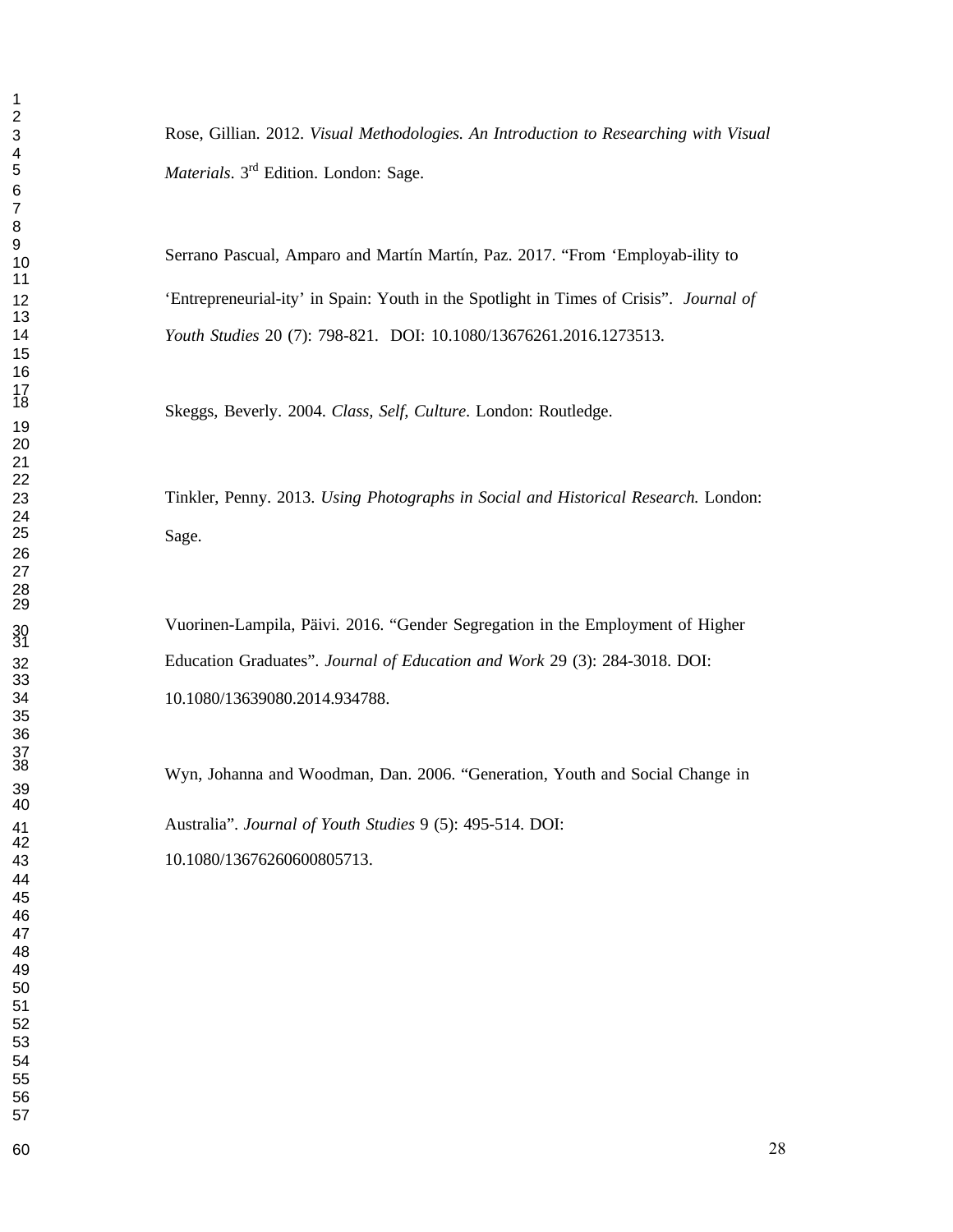1<br>
2<br>
2<br>
3<br>
3 Picture 1. Make the jump<br>
4<br>
5<br>
5<br>
5<br>
6<br>
7<br>
7<br>
8<br>
9<br>
Picture 2. What lies ahead

Student's permission to use her picture in an academic publication.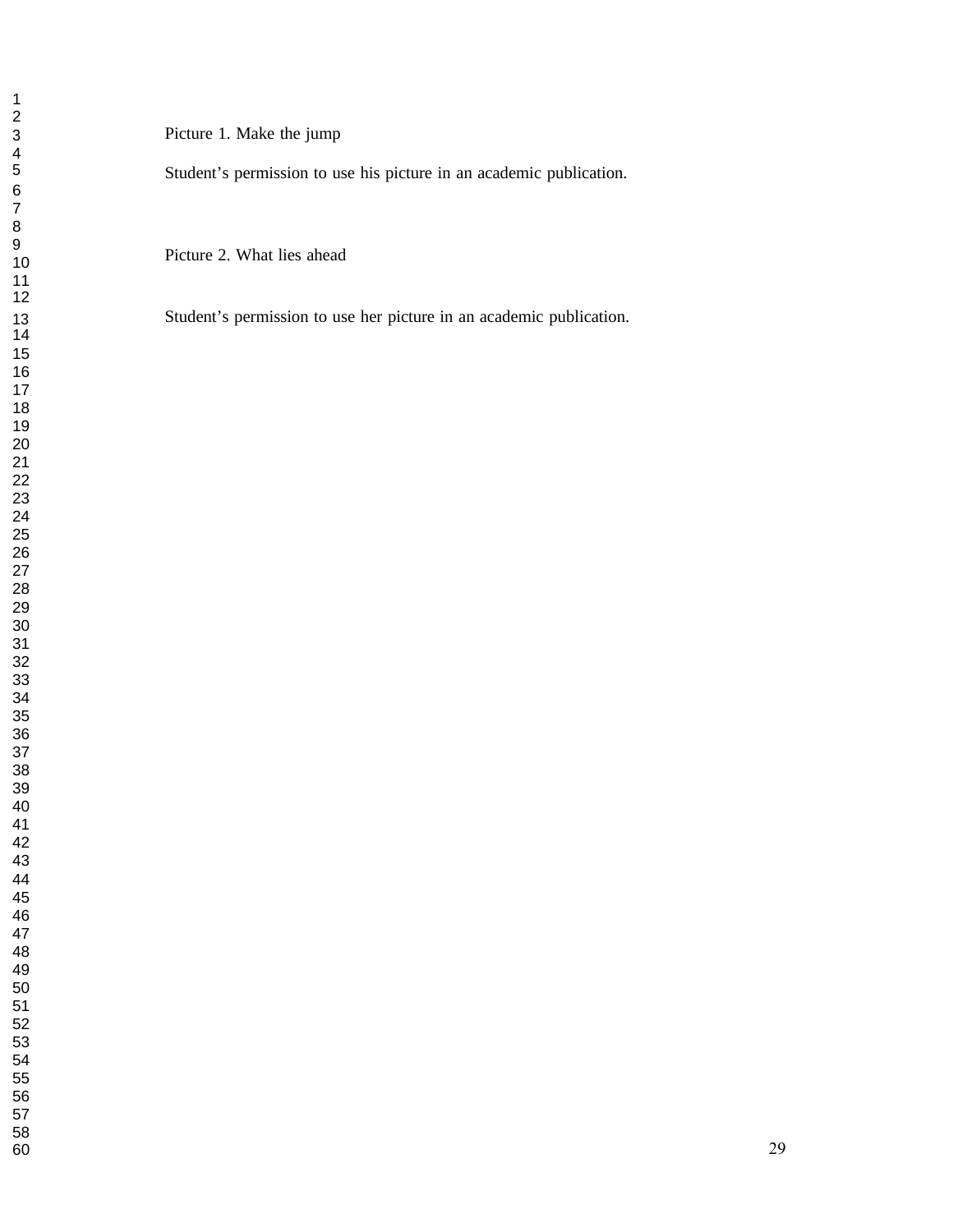

 $\frac{47}{8}$  Making the jump 71x114mm (150 x 150 DPI)